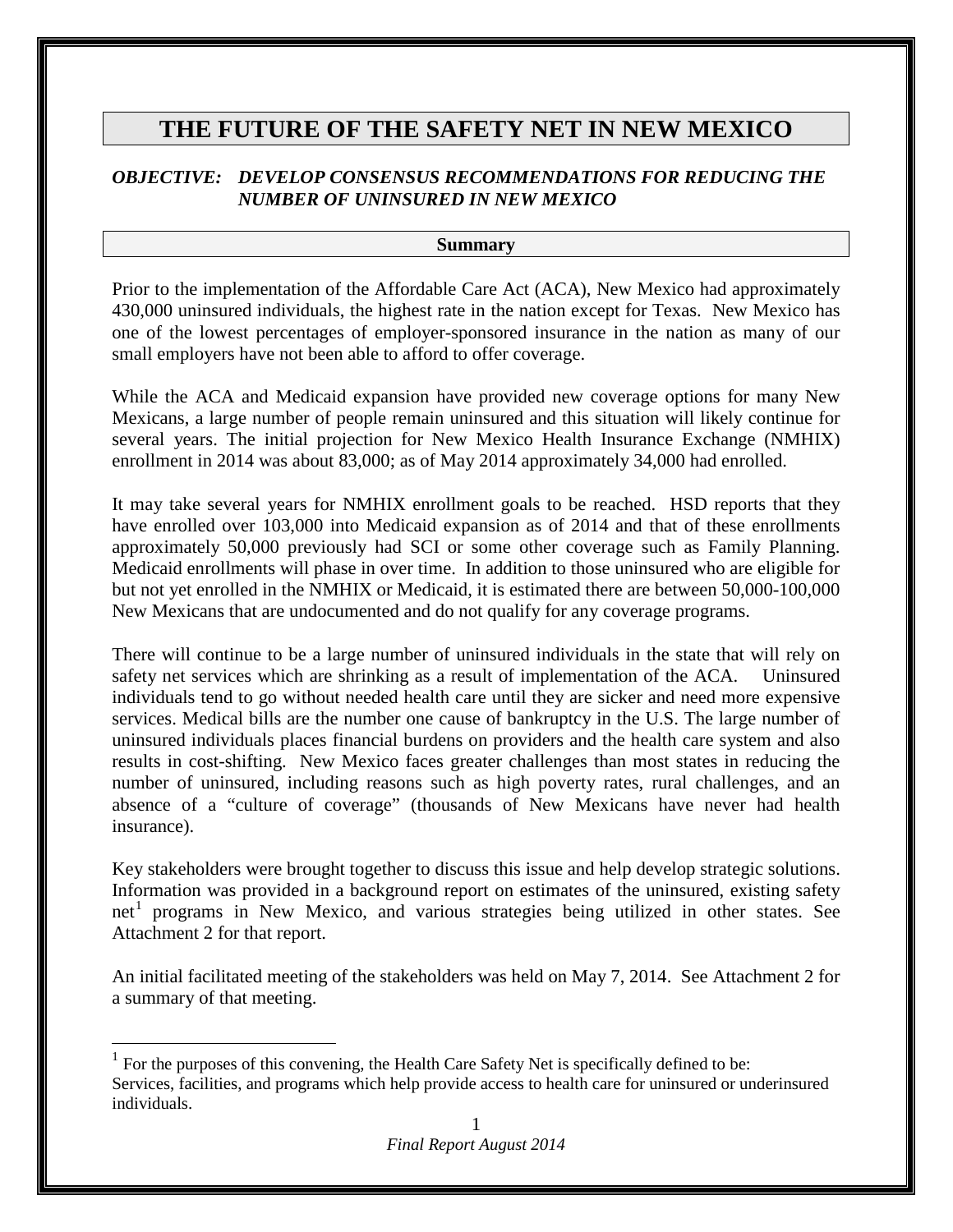The group came to consensus on the following:

- The large number of remaining uninsured is an issue that must be addressed.
- Specific strategies should be explored for 1) Enrollment and Outreach; 2) Retention; 3) Affordability/Subsidies.
- Strategies should not negatively impact the NMHIX enrollment.
- Special focus can be placed on Native American strategies due to the high percentage of Native Americans in New Mexico.
- Any tax impact on individuals should be carefully analyzed.

Workgroups and one-on-one meetings were held in June 2014 which generated the following recommendations:

## *Enrollment and Outreach*

- NMHIX should partner with Walgreens (their motto is also "Be Well"). Walgreens has a box on their checkout cardswipe that asks if the consumer wants to know more about health insurance options. It is recommended that NMHIX work with Walgreens to see if when a consumer inputs their phone number that it will go to NMHIX and that NMHIX postcards should available at Walgreens for employees to give to consumers. A similar partnership is recommended with CVS, Walmart, and grocery stores.
- NMHIX should partner with companies/brokers selling auto insurance; this can help reinforce the mandatory requirement for health insurance.
- NMHIX should partner with MVD Express to have kiosks or other mechanisms for accessing NMHIX at MVD Express locations.
- NMHIX should make it easy to have Health Care Guides make appointments by phone or online when "roaming" places that there are many consumers, e.g. malls, other large events.
- NMHIX should develop toolkits for wide distribution, including with employers that don't plan to offer insurance so that employees can know their options, and for distribution through cities and counties to the general public. These toolkits should have much more specific information than the very general brochures developed by the NMHIX in the first open enrollment.
- NMHIX should have a single website. The multiple websites are confusing (BewellNM, NMHIX, healthcare.gov).
- Penalties should be highlighted in future messaging.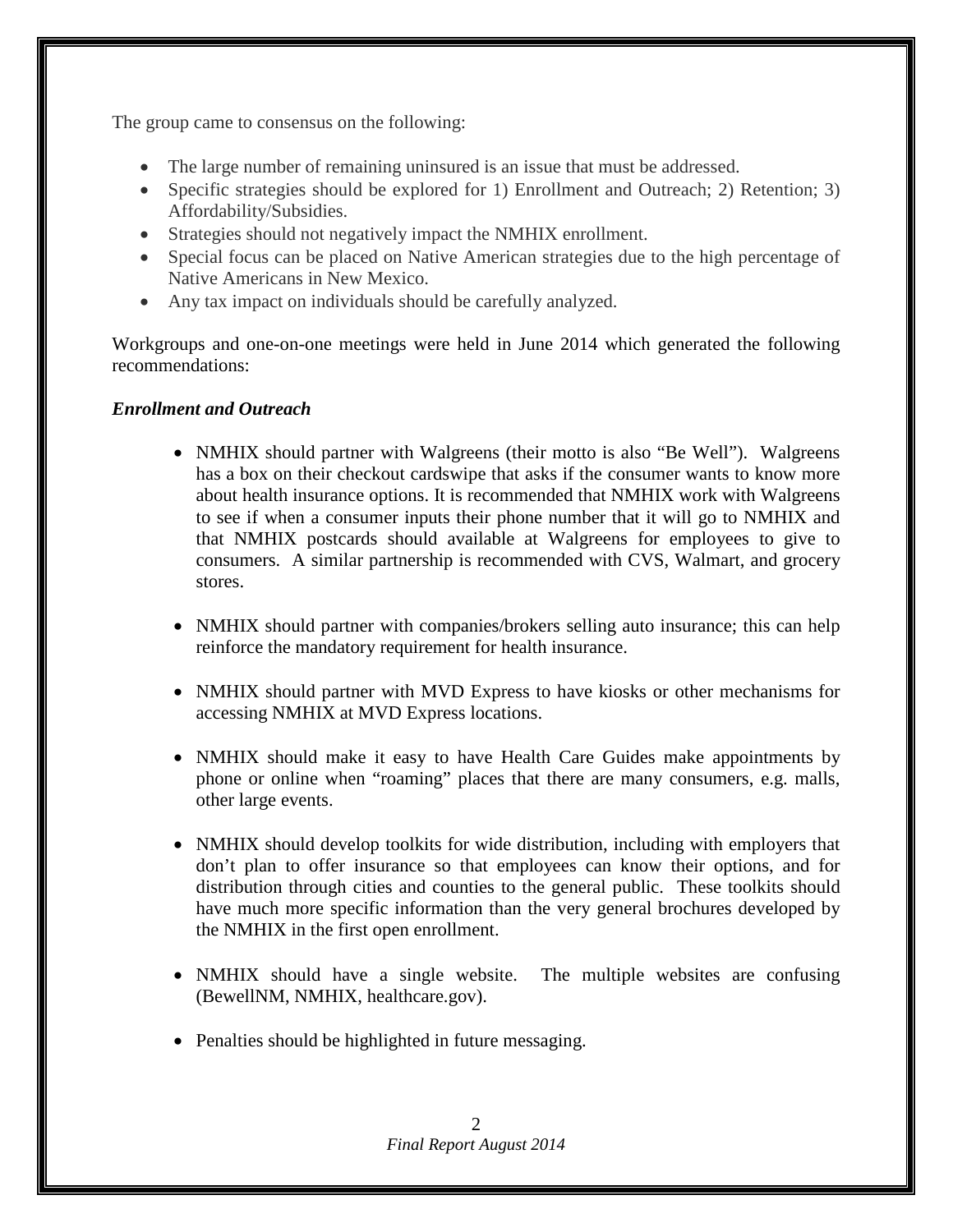- Any new Requests for Information (RFIs) for outreach and education should not fund stand alone NMHIX events as they have not produced significant participation or good results in terms of enrollment. Outreach and education should be innovative and use approaches that reach large numbers of individuals in systematic ways rather than through events.
- NMHIX should explore using the "spitfire strategies" for social messaging. [http://www.smartchart.org/content/smart\\_chart\\_3\\_0.pdf](http://www.smartchart.org/content/smart_chart_3_0.pdf)  <http://www.spitfirestrategies.com/tools/>
- TV ads and other marketing should utilize real New Mexicans with testimonials with actual experiences with NMHIX, not actors. The health plans have done extensive testing and have found that real New Mexicans are far more effective throughout the state. TV ads should showcase both "success" stories with having health insurance as well as stories that illustrate the negative consequences of not having health insurance.
- For Young Invincibles, NMHIX should use Pandora, You Tube, Spotify, etc. for reaching this audience. More text strategies should be used for the younger population. Young Invincibles do not listen to the radio much. NMHIX should research what was done in the states with highest take-up by Young Invincibles.
- NMHIX should develop strategies to effectively reach consumers who are embarrassed/stigmatized by not having health insurance.
- NMHIX should ensure that there is a local point person in each county to coordinate outreach & enrollment efforts.
- Local templates should be developed for each county for community-based work on all strategies, e.g. retail, public agencies, cities, counties, etc., to ensure that every county of the state is flooded with information.
- NMHIX should work with large employers (e.g. Home Depot) and the Department of Workforce Solutions to see if a mailing can be done to every new part-time hire to let them know about coverage options.
- New Mexico Association of Counties should develop a database of all mailing lists that counties use to see what might be useful for NMHIX information, e.g. November property tax statements.
- NMHIX should explore whether there may be options for QHPs to directly enroll consumers perhaps through a partnership with NMPCA.
- Information should be provided to consumers on "What do you do now that you have health insurance?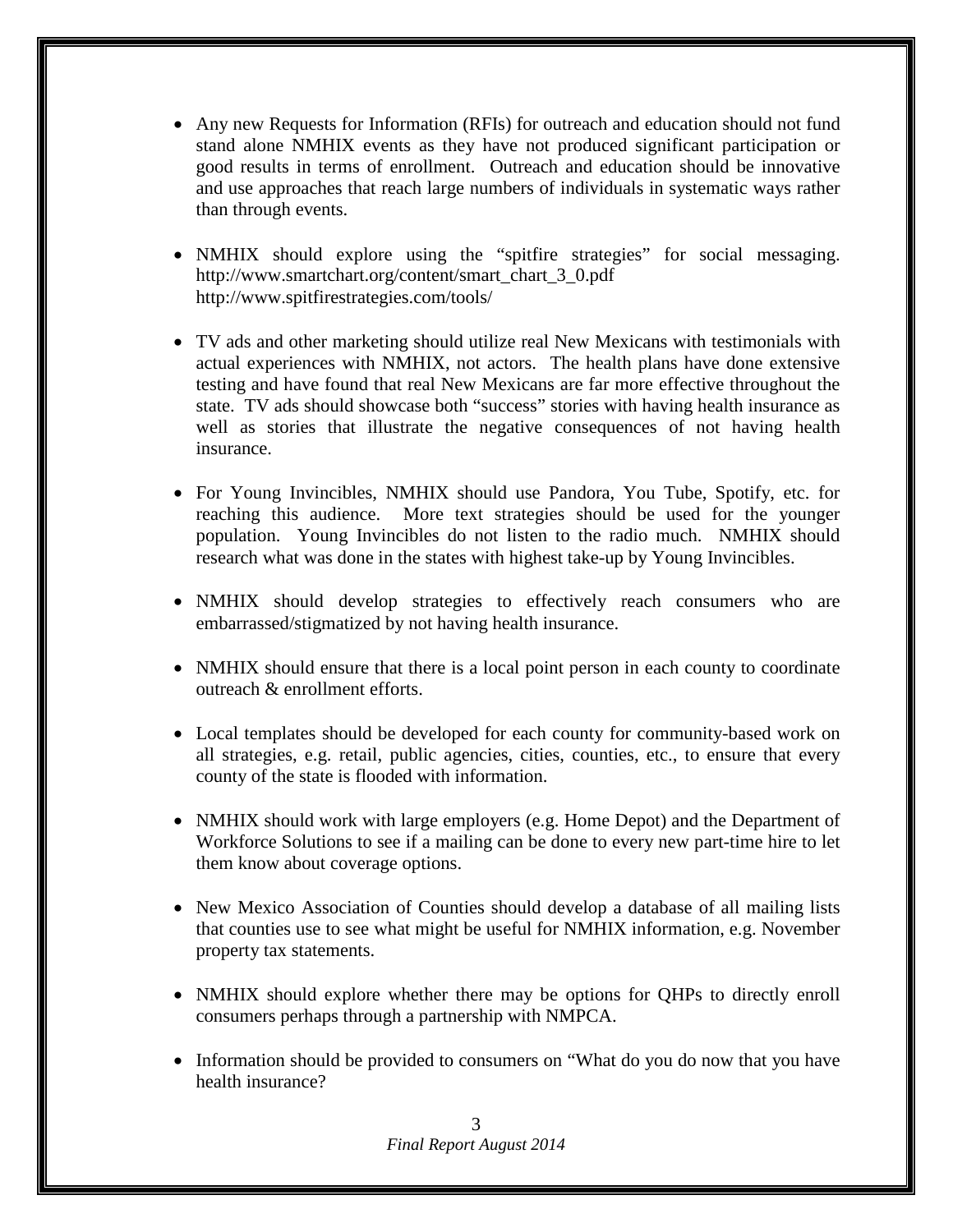• The provider community should develop strategies so that providers are more open to new patients.

## **Retention**

- NMHIX should focus as much attention on retention in marketing strategies as on enrollment. PSA's with messages such as "Keep your health insurance benefits", "If you already have health coverage, make sure you keep it", etc. should be developed.
- Recommend generic messaging on retention that will apply to both Medicaid and NMHIX.
- NMHIX should also develop retention messaging for SHOP.
- Regarding Medicaid retention, a request should be made to HSD on whether there is sufficient capacity at ISD offices for ongoing required twelve-month recertifications given the large new volume of enrollments in Medicaid expansion. There may be ways to do more enrollments in the field with partners like NMPCA thereby freeing up ISD staff for recertifications. If there is a gap in recertification, it can cause significant problems with health plans and providers due to lack of continuity of care. During gap periods providers may be unsure of where to send claims. It would be useful to have data on the extent of gaps in coverage due to recertification logistics.
- Providers and Health Care Guides can be helpful in reminding consumers to recertify. Hospitals and clinics could ask patients every time they check in for a service to make sure to recertify. Private physicians could be helpful and perhaps GAMA and NMMS can help get the word out to physicians. Pharmacies could also be helpful in reminding patients.
- There needs to be direct messaging with clear instructions on how recertify for both Medicaid and NMHIX.
- Text strategies should be utilized more for retention.
- Recommend all MCOs and QHPs provide a flow chart on how recertification processes work.
- NMHIX and HSD should make available demographic data by county to know where to target retention messages.
- NMHIX should have only one website; the multiple websites for BewellNM, NMHIX, healthcare.gov is very confusing to consumers.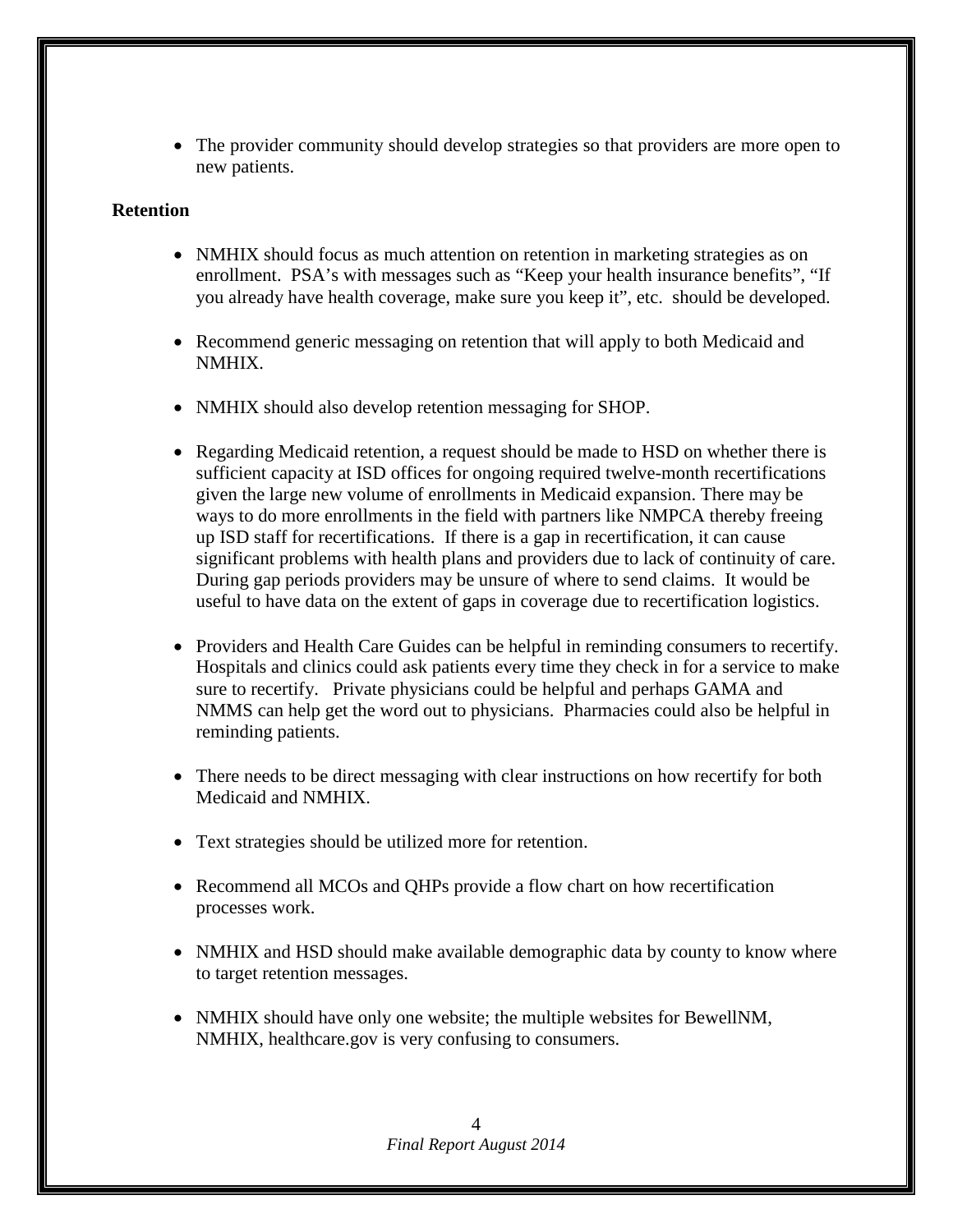## **Affordability**

Affordability is a significant issue for many low-income uninsured individuals. Strategies should continue to be investigated to address this issue. Some suggestions include:

- Focus groups should be held with individuals to determine affordability "price points" for the individual market.
- Focus groups should be held with small business owners to determine affordability price points" for the SHOP market.
- Hospital billing policies should ensure that there are appropriate incentives for uninsured individuals to enroll in coverage for which they are eligible. Hospital billing policies should be clearly explained to consumers as required by the ACA.
- Pilot projects could be pursued to test subsidy initiatives using funding sources allowed by CMS, including public entities, foundations, and tribes.

## **Next Steps**

It is suggested that this report be transmitted to the NMHIX and HSD for consideration of the recommendations and that stakeholders continue to explore affordability solutions.

*This report was prepared by Santa Fe Project Access and the activities of the project were carried out with funding from the Con Alma Health Foundation.*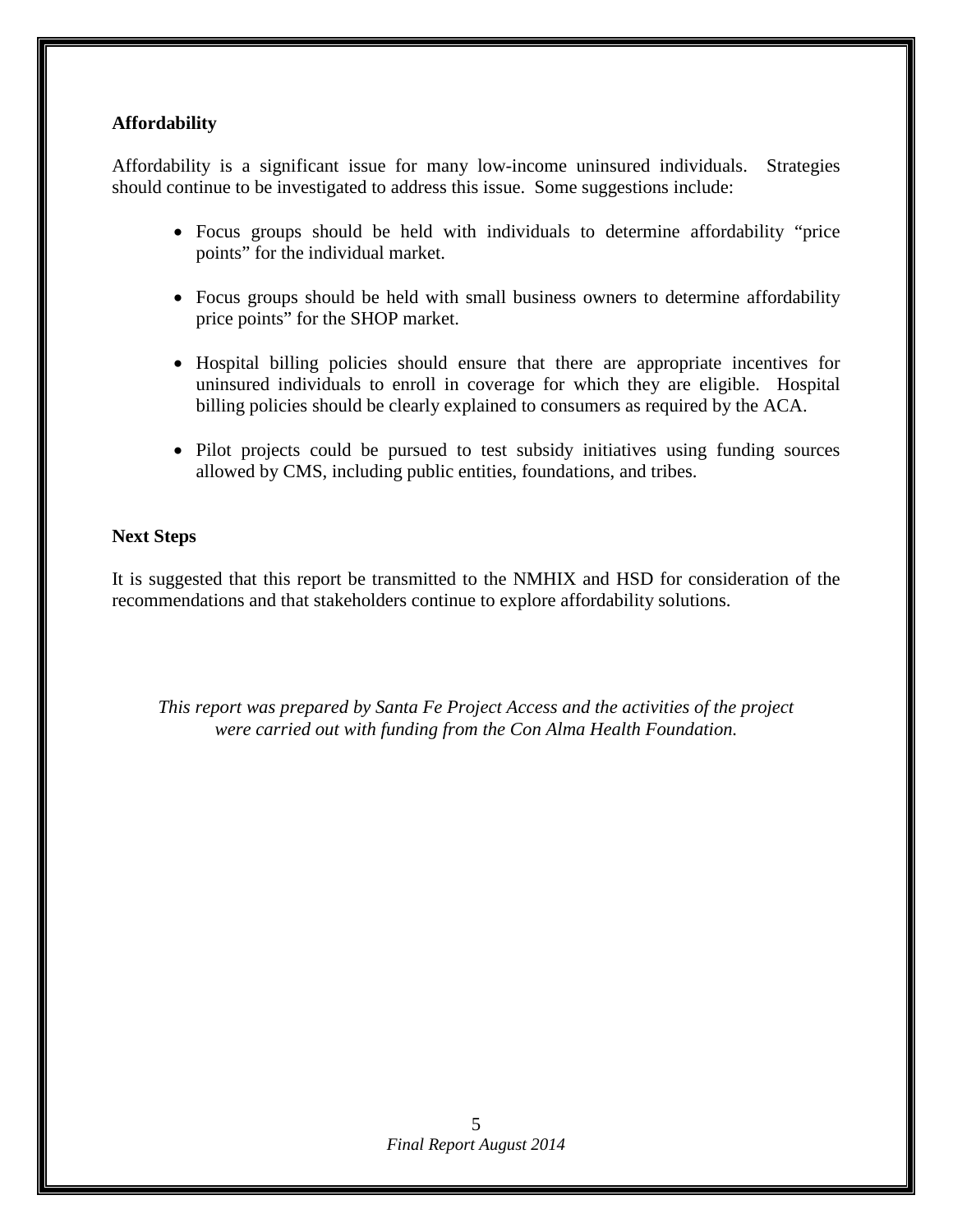## **Attachment 1**

## **The Magnitude of the Problem**

Outlined below are the original estimates of enrollments into the NMHIX and Medicaid and estimates of possible NMHIX enrollment based on the data through March 2014.

#### **Table 1: Initial Exchange Estimates**

| <b>Projected Exchange Enrollment (Leavitt Partners estimate)</b> |        |         |             |         |         |         |         |  |
|------------------------------------------------------------------|--------|---------|-------------|---------|---------|---------|---------|--|
|                                                                  | 2014   | 2015    | <b>2016</b> | 2017    | 2018    | 2019    | 2020    |  |
| Individual                                                       | 73.876 | 102,605 | 128,637     | 153,389 | 173,855 | 172,779 | 177,574 |  |
| <b>SHOP</b>                                                      | 8.681  | 16.147  | 20.296      | 28,751  | 33,890  | 33,896  | 33,859  |  |
| Exchange                                                         | 82,557 | 118,752 | 148,933     | 182,140 | 206,745 | 206,675 | 211,433 |  |

As of April 2014, approximately 35,000 people had enrolled in the NMHIX. The scenario below assumes a total of 50,000 will enroll by end of 2014 and that enrollments will increase substantially in subsequent years.

|          | <b>Table 2: Scenario for NMHIX Enrollment</b> (unofficial estimate-scenario only) |                           |                 |                 |                 |                 |                 |  |  |
|----------|-----------------------------------------------------------------------------------|---------------------------|-----------------|-----------------|-----------------|-----------------|-----------------|--|--|
| Exchange | 2014                                                                              | 2015<br>100,000<br>50,000 | 2016<br>125,000 | 2017<br>175,000 | 2018<br>200,000 | 2019<br>200,000 | 2020<br>200,000 |  |  |

**Table 3: Projected Medicaid Expansion Enrollment (HSD estimate as of April 2014)**

Expansion 133,386 163,337 180,359 186,024 189,776 190,969 191,535

## **Table 4: Remaining Projected Uninsured**

|                            | 2014       | 2015       | 2016       | 2017    | 2018    | 2019                                | <b>2020</b> |
|----------------------------|------------|------------|------------|---------|---------|-------------------------------------|-------------|
| <b>Baseline uninsured</b>  | 430,000    | 430,000    | 430,000    | 430,000 | 430,000 | 430,000                             | 430,000     |
| Less: Medicaid expansion   | (133, 186) | (163, 337) | (180, 359) |         |         | $(186,024)$ $(189,776)$ $(190,969)$ | (191, 535)  |
| $NMHIX*$                   | (50,000)   | (100.000)  | (125,000)  |         |         | $(175,000)$ $(200,000)$ $(200,000)$ | (200,000)   |
| Adj. for previous SCI/etc. | 50,000     | 50,000     | 50,000     | 50,000  | 50,000  | 50.000                              | 50,000      |
| Net projected uninsured    | 296,614    | 216,663    | 174,641    | 118,976 | 90,224  | 89,031                              | 88,465      |

*\* Note that some of the individuals enrolled in the NMHIX had prior coverage; no data exists at this time on the number of those individuals.*

For the next several years it is projected that there will be large numbers of uninsured individuals—and this assumes substantial NMHIX enrollment.

> *Final Report August 2014* 6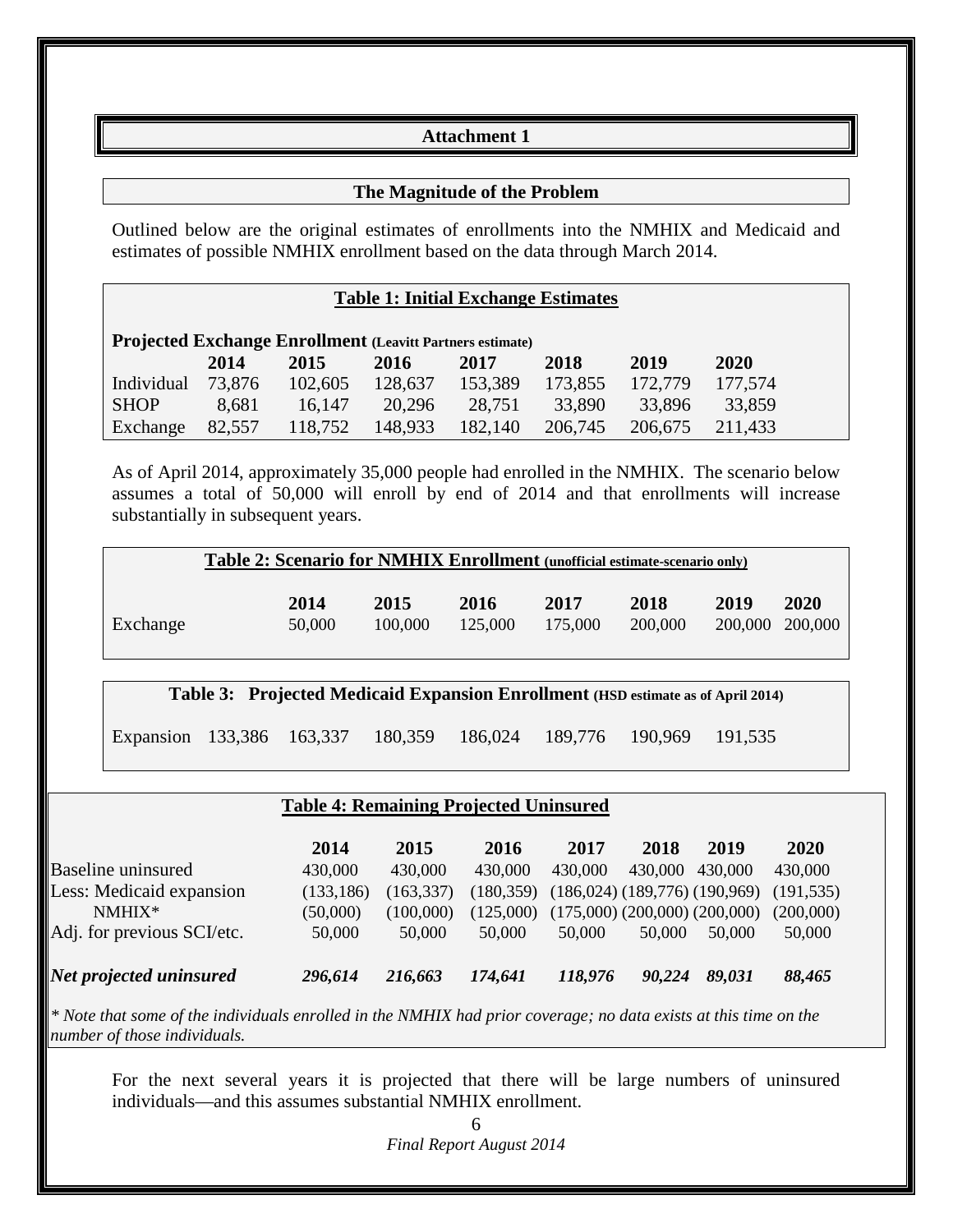## **Examples of Coverage Issues**

There are a variety of types of issues that can result in an individual being uninsured. Here are some examples:

- Individuals who miss the open enrollment period for the NMHIX that ended March 31, 2014. These individuals, unless they have a qualifying life change event, will not be able to enroll in NMHIX coverage until fall 2014 and coverage will not begin until January 2015. (note: Individuals eligible for Medicaid can enroll at any time.)
- Many individuals at the lower income levels have found that even with the federal subsidies they cannot afford the premiums. A significant number of individuals are choosing to pay the penalty rather than enroll.
- Individuals who applied for Medicaid but were later determined ineligible may apply for the NMHIX outside of open enrollment periods, but they will have no coverage for the time period prior to enrollment in the NMHIX.
- Individuals who lose their job and initially elect COBRA coverage but then find it too expensive cannot enroll in the NMHIX until the next open enrollment period.
- Some individuals are caught in the "family glitch". Their spouse's employer offers coverage that is affordable (less than 9.5 percent of income) for the employee but is very expensive for the dependents. None of the family members would be eligible for a subsidy on the NMHIX.
- Some individuals on a J1 or J2 visa with incomes below 100% of the federal poverty level experienced technical difficulties with Exchange enrollment but are not eligible for Medicaid.
- It is anticipated that some individuals who enroll in bronze plans may find the deductibles and out-of-pocket costs to be prohibitively expensive and may choose to drop their coverage.
- A significant number of individuals who are eligible for Medicaid are not enrolled. For example, some estimate that there are 50,000 children in New Mexico that are eligible for Medicaid but not enrolled; some of whom are in mixed status families.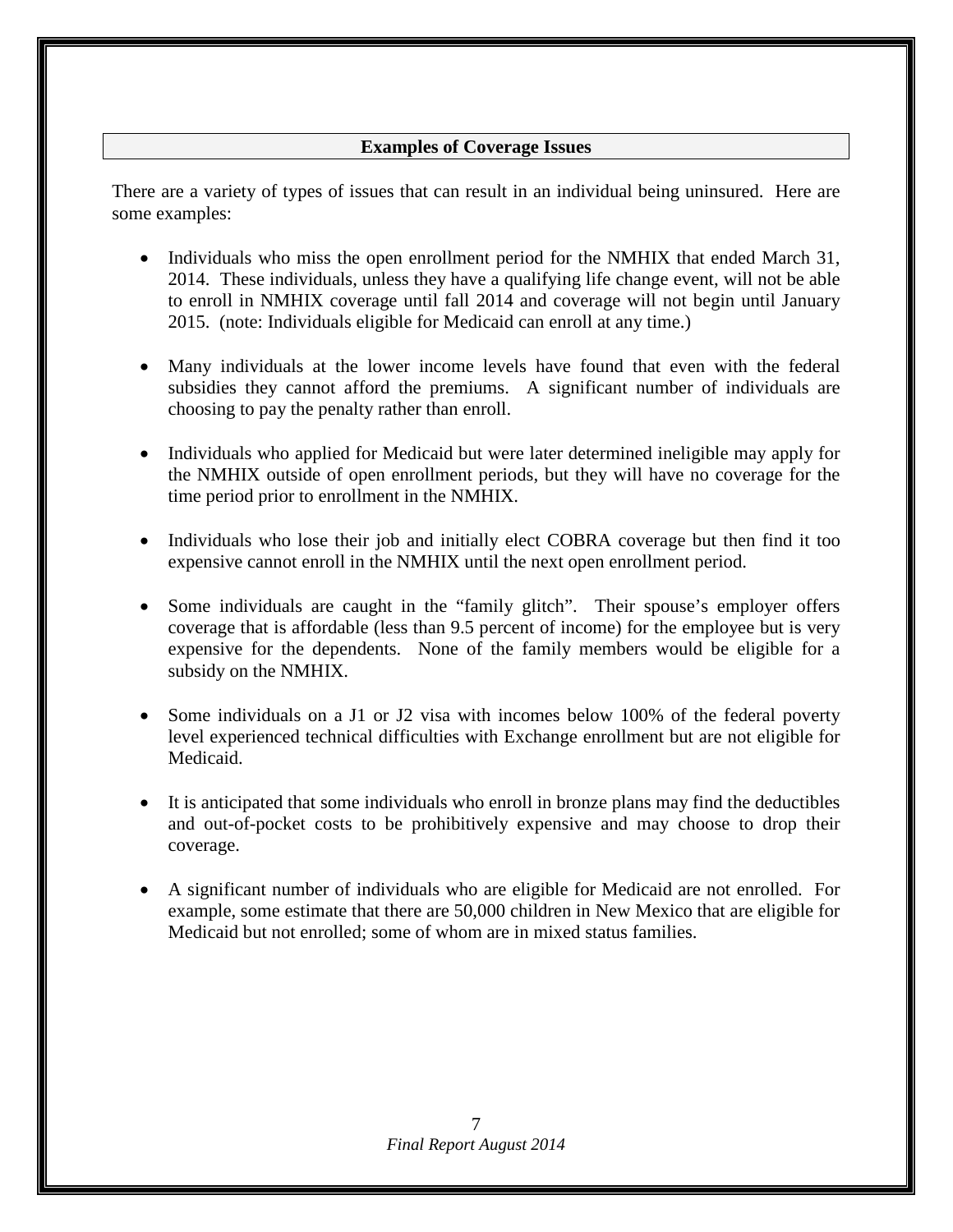## **Safety Net Programs in New Mexico**

For the purposes of this convening, the Health Care Safety Net is specifically defined to be: Services, facilities, and programs which help provide access to health care for uninsured or underinsured individuals. Below is information on some of the major safety net programs in the state.

## **Hospitals**

New Mexico's hospitals are a key component of the safety net and are facing financing challenges. The ACA caused significant reductions in hospital funding and New Mexico's hospitals may face cuts as a result of SB 268 in the 2014 Regular Session which impacted county indigent fund financing and federal matching funds. While hospitals will eventually see increased funding as more people have NMHIX coverage or Medicaid, there will still be large amounts of uncompensated care for the remaining uninsured. Over the next several years, with continuing large numbers of uninsured, hospitals will face significant burdens of uncompensated care. See Appendix 1.1 from the New Mexico Hospital Association for additional information.

## **Counties**

Counties are responsible for indigent care by statute in New Mexico. Changes to County Indigent Fund financing may reduce the availability of indigent care funding throughout the state. Some county revenues could possibly be leveraged to greater advantage to serve more individuals. Provisions in 2014 legislation to allow counties to pay premiums or assist with cost sharing for individuals were vetoed by the Governor. See Appendix 1.2 from the New Mexico Association of Counties for additional information.

## **New Mexico Medical Insurance Pool**

The New Mexico Medical Insurance Pool ("the State Pool") was established by the Legislature in 1987 in order to provide access to New Mexicans who were unable to find affordable health insurance due to pre-existing medical conditions and other barriers to coverage. Before January 1, 2014, individuals qualified for the State Pool if they:

- Had a qualifying medical condition; or
- Had a rejection notice for comprehensive healthcare coverage; or
- Had a quote for, or in-force, a premium rate that is higher than the State Pool's qualifying rate; or
- Had a rider, waiver or limitation on current or offered coverage due to a health condition; or
- Are/will be involuntarily terminated from an individual plan because the carrier stopped selling such coverage in New Mexico; or
- Had moved to New Mexico and were covered by a High Risk Pool in another state; or
- Are currently covered by a plan under the NM Health Insurance Alliance and wish to transfer to the Pool; or
- Had reached the maximum allowable coverage limit of their current health plan; or
- Met HIPAA eligibility criteria (loss of group health coverage within the last 95 days.)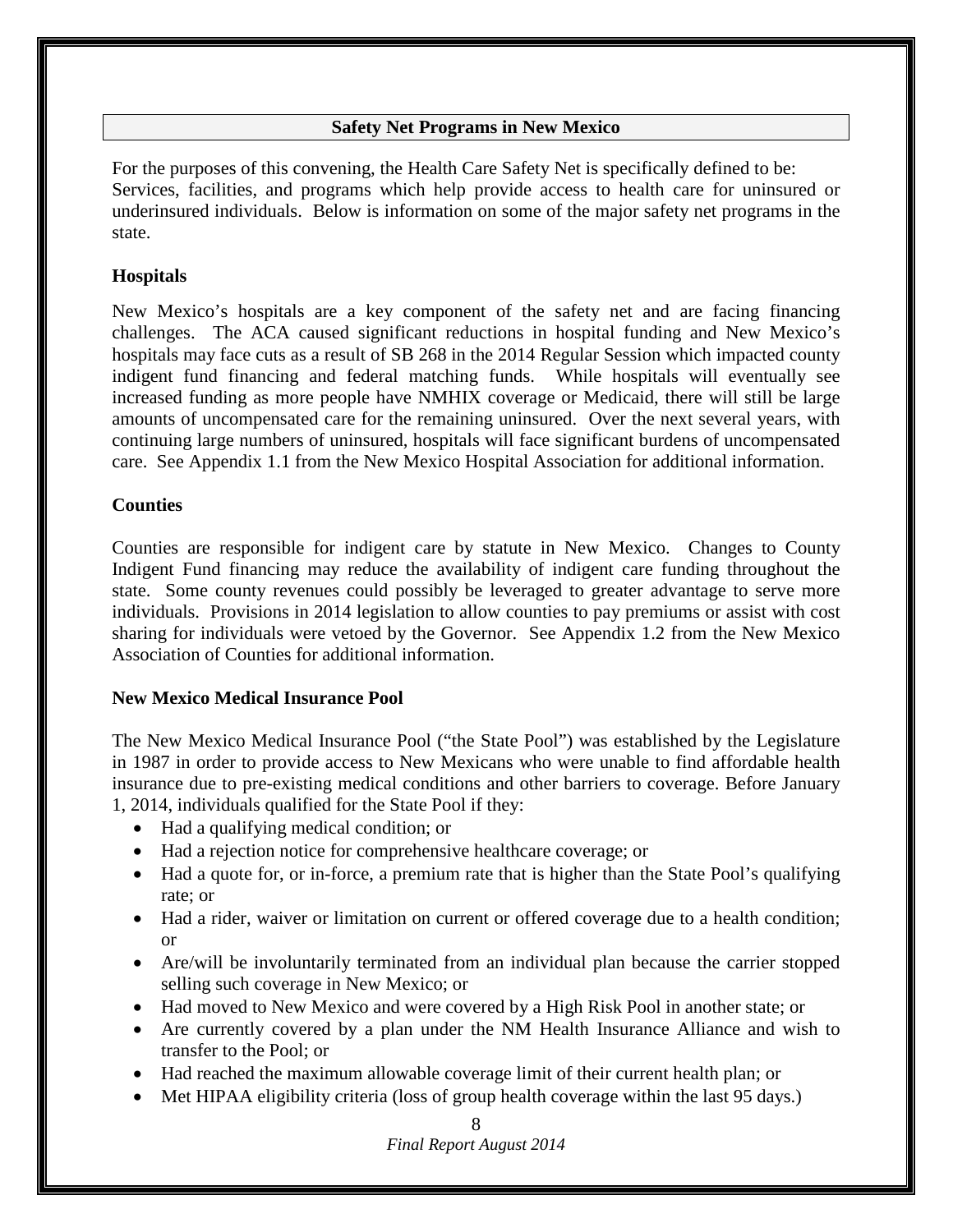On January 1, 2014, the State Pool insured over 8,400 individuals. For the first time since the State Pool's inception, the majority of the State Pool's enrollees now have access to other options. State Pool enrollees have begun to take advantage of their new options, including the Marketplace and Centennial Care. As of April 18, 2014, enrollment had reduced to 6,677 enrollees. The State Pool's leadership expects that the majority of Pool enrollees will be transitioning to new coverage through an orderly process over the coming years. The parameters of the process and rate of transition will be shaped by a transition plan under development by the NMMIP's Board of Directors. See Appendix 1.3 for more information on the Pool, recent board decisions, and individuals who may still need coverage through a program like the Pool.

## **UNM Care**

UNM Care is a coverage program for individuals in Bernalillo County with incomes up to 350 percent of the federal poverty level. UNM also operates a similar program in Sandoval County. UNM is attempting to convert as many patients as possible to Medicaid or the NMHIX. UNM is continuing UNM Care for individuals who get coverage through the NMHIX or other insurance so that the UNM Care program can serve as a secondary coverage and assist patients with out-ofpocket costs. At the end of March, out of the total of about 31,000 UNM Care patients, approximately 13,000 have been converted to Medicaid, about 3,300 have enrolled in the NMHIX. UNM Care is also continuing as a bridge program for individuals waiting on Medicaid eligibility or for individuals who have no other source of coverage.

#### **Santa Fe Project Access**

Santa Fe Project Access provided services to over 7,000 low income uninsured individuals in Santa Fe County in the past 10 years with a total of \$30 million in care that was donated by providers and CHRISTUS St. Vincent Regional Medical Center. Project Access had its funding terminated in 2014 and the program is being discontinued as it was anticipated by the hospital that most patients would have access to coverage.

Project Access had provided for donations of services from providers to patients with serious medical problems that had no other options for care. SFPA was not for the purposes of preventive care or ongoing management of chronic disease. Over 200 physicians and providers volunteered to care for uninsured patients. Project Access was the only program of its kind in New Mexico; however, many programs like this exist around the country.

**Other Safety Net Programs—**New Mexico has a strong and extensive system of federallyqualified health centers and other clinics that have served as a major source of primary care for uninsured individuals throughout the state. The Indian Health Service provides services to Native Americans. Many other safety net programs exist throughout the state, many for specific populations or services.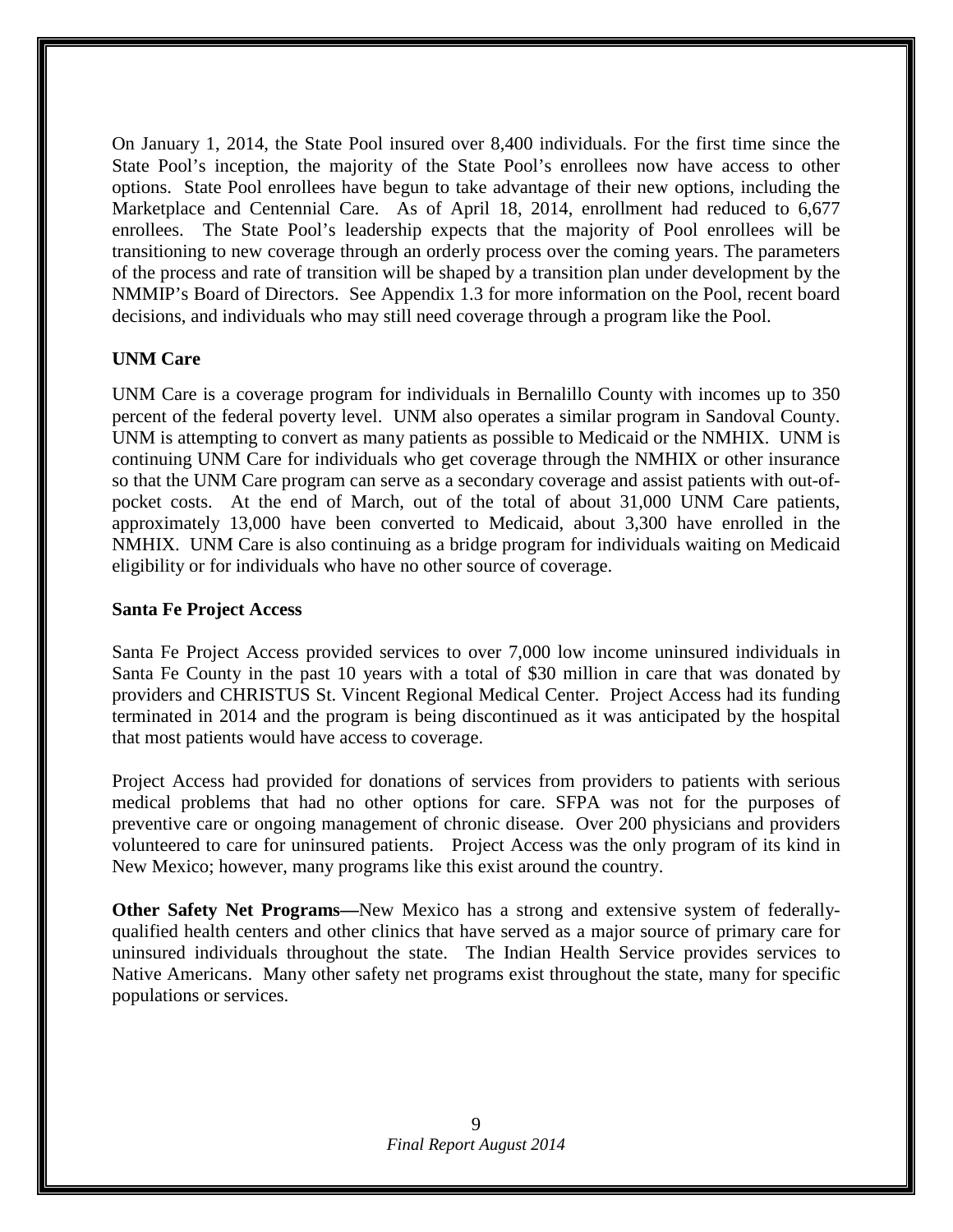## **Other Models**

There are a variety of possible strategies to consider if New Mexico would like to pursue additional coverage and access options for individuals. Outlined below are some strategies for premium payments and models in other states.

## **Federal Options on Premium Payments**

The U.S. Department of Health and Human Services ("HHS") has guidance regarding paying of premiums by 3rd parties. HHS has now discouraged hospitals and certain other third parties from paying patients' premiums or cost-sharing. HHS stated in its November 4, 2013 FAQ that it "has significant concerns with this practice because it could skew the insurance risk pool and create an unlevel field in the Marketplaces." If hospitals and other providers pay premiums for the sickest patients, HHS has expressed its concern that doing so will shrink the proportion of healthy patients so necessary to keep the insurance risk pool afloat.

HHS has clarified that the guidance does not apply to payments for premiums and cost sharing made on behalf of QHP enrollees by Indian tribes, tribal organizations, and urban Indian organizations. In fact, QHP issuers and state and federal insurance Marketplaces are encouraged to accept such payments.

State and federal government programs or grantees – specifically the Ryan White HIV/AIDS Program –may also pay premiums on behalf of their members who are eligible to purchase coverage through the Marketplaces.

Private, non-profit foundations may pay premiums and cost sharing for patients if the patients are selected based on defined financial status criteria. The patient's health status may not be considered, and the premium and any cost sharing payments must cover the entire policy year.

HHS has advised that any groups not specifically mentioned in the February FAQ should continue to avoid paying premiums or cost sharing on behalf of patients. Appendix 1.4 provides an example of an organization pursuing such premium assistance.

## **Washington State—Project Access Northwest**

Project Access Northwest (PANW) is a seven year old Washington State based non-profit that exists to assure that low income patients receive appropriate and needed health care services by linking patients to needed appropriate donated specialty care services. This program is similar to other "Project Access" programs around the county like Santa Fe Project Access.

WA State passed legislation (RCW 43.71.030(3)) that allowed the Washington Health Exchange Board to establish policies that permit interested entities to pay premiums on behalf of qualified individuals purchasing insurance on the Exchange. *RCW 4.71.030(3) provides: The board shall establish policies that permit city and county governments, Indian tribes, tribal organizations, urban Indian organizations, private foundations, and other entities to pay premiums on behalf of qualified individuals.*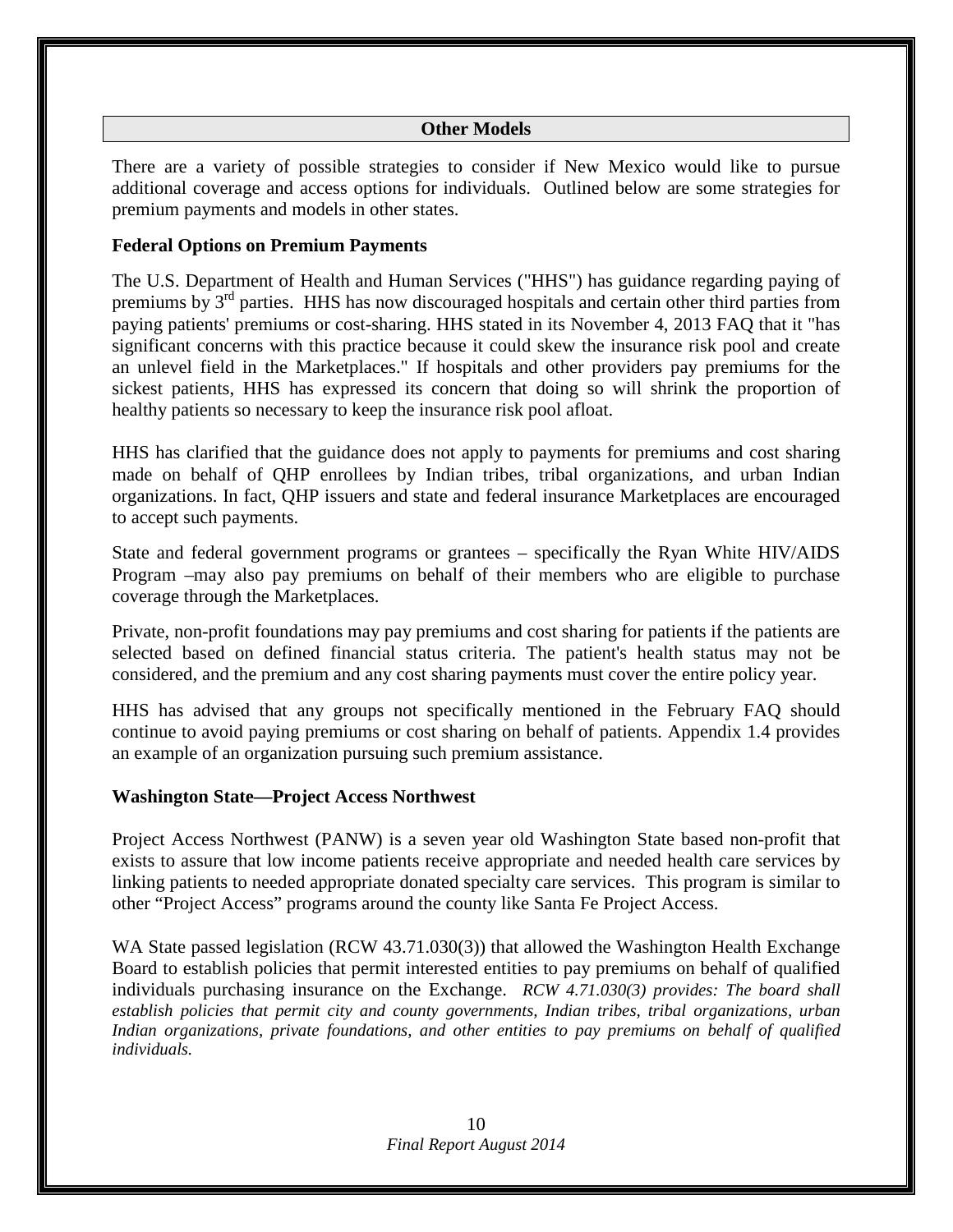Based on this legislation, PANW started a pilot program in partnership with two local hospitals to sponsor the premiums for select low income people eligible for health insurance premiums in the Exchange. The pilot enrolled people thru the Open Enrollment period. Additionally, people may be enrolled based on life changing events through out the pilot period.

Eligibility criteria are:

- 138-400% Federal Poverty Level
- Eligible to purchase insurance in the Washington Health Benefits Exchange
- Family members of people above may, on a case-by-case basis, also be sponsored.

As part of the Premium Sponsorship process, patients agree to allow the Exchange to share all patient communications with PANW. Patients enter all necessary information in the Exchange and make an insurance plan choice. The Exchange determines the federal subsidy and remaining monthly premium.

Patients must choose a Silver-level insurance plan on the Exchange. They may then request to apply with PANW for Premium Sponsorship. PANW is notified of the request. PANW contacts each patient to determine eligibility and explain other aspects of the program. PANW pays all of the remaining premium for the individuals in the program. Patients are responsible for out-ofpocket costs. As of April 15, 2014 there were approximately 90 individuals in the pilot program.

## **Tribal Premium Sponsorship**

 $\overline{a}$ 

The Affordable Care Act permanently reauthorized the Indian Health Care Improvement Act (IHCIA) which creates new opportunities for advancements and innovations in the Indian health system. Section 152 of IHCIA authorizes tribes, tribal organizations and urban Indian organizations to purchase health benefits coverage for Indian Health Service beneficiaries using appropriated health care dollars.

Currently, if beneficiaries need services provided outside the Indian health system, they are dependent on the Purchased/Referred Care program (formerly known as the Contract Health Service program). Historically, this program has been unable to meet the demand for services and two-thirds of the claims made under it are denied. Eligibility criteria are stringent and based on 72-hour notification, residency, and medical priority.

Section 152 enables tribes, tribal organizations and urban Indian organizations to purchase health benefits coverage for IHS beneficiaries. This may include coverage for service within a contract health service delivery area (CHSDA) or any portion of a CHSDA that would have otherwise been provided by CHS; coverage through a tribally owned and operated health care plan, a state or locally authorized or licensed health care plan, a health insurance provider or managed care organization, or a self-insured plan. The section permits that purchased coverage be based on the financial needs of the individual beneficiaries (as determined by the tribe(s) being served) and permits funds to be used to operate a self-insured plan.<sup>[2](#page-10-0)</sup>

<span id="page-10-0"></span><sup>2</sup> <http://www.ncsl.org/documents/health/IndHlthCareReauth.pdf>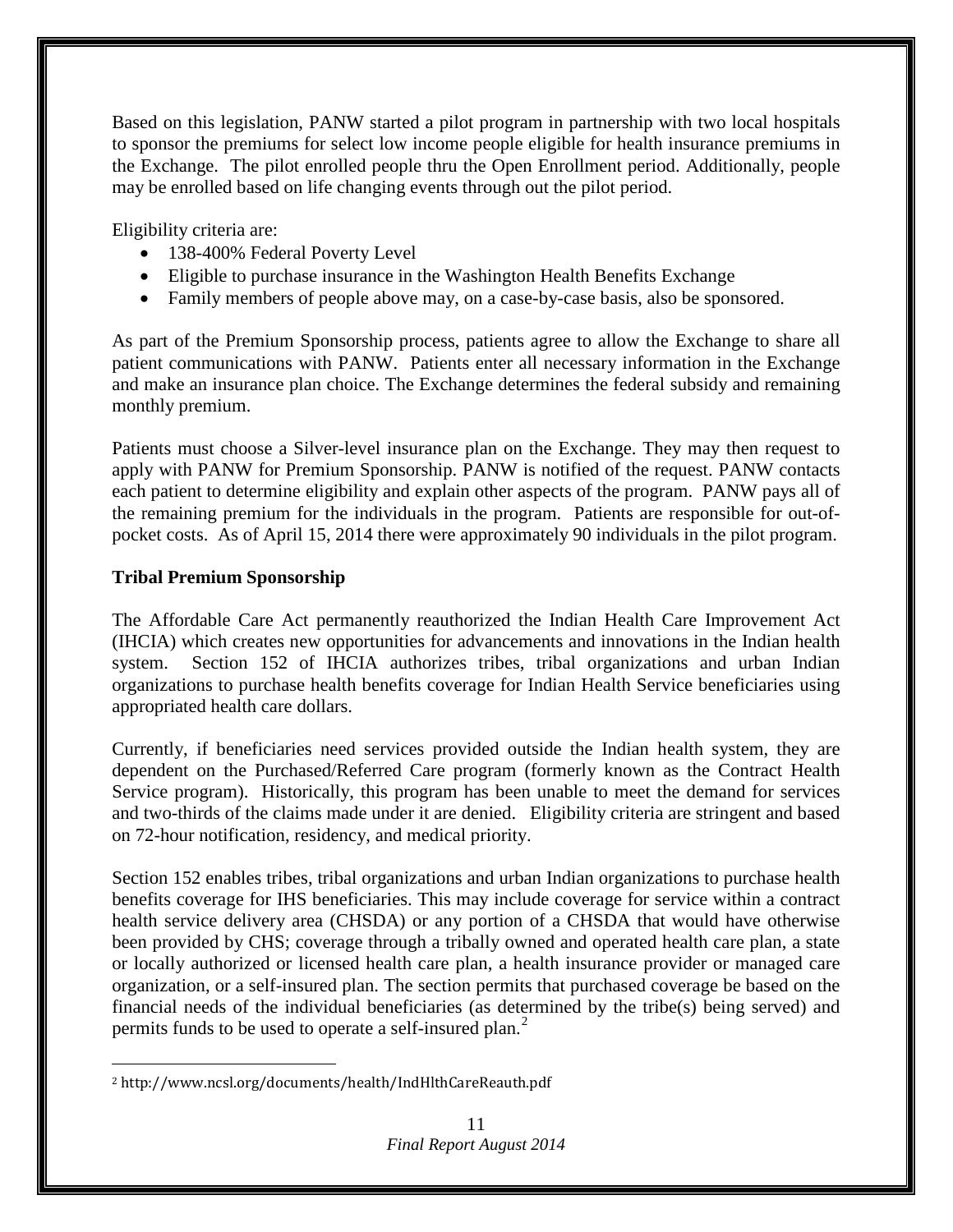The implications of implementing this provision are significant. Tribes and tribal organizations can leverage existing resources by identifying individuals who would benefit from health coverage thus preventing the depletion of limited funds available through the Purchased/Referred Care program. Further, the increased opportunity to generate  $3<sup>rd</sup>$  party revenue may result in recouping the entire cost of purchasing coverage for beneficiaries.

#### **Nevada AccessHealth Medical Discount Plan**

Nevada's AccessHealth Medical Discount plan is available for individuals not legally required to have health insurance coverage under the Affordable Care Act. Members receive care at greatly discounted rates from a network of nearly 2,000 doctors, hospitals and other healthcare providers throughout Nevada. They have over 300 primary care physicians and 700 specialists in the network. Services include everything except transplants. There are currently about 26,000 patients in the program and they are experiencing about 500 new patients per month.

Members choose a primary care physician from the network and membership also includes assistance from an assigned Care Coordinator to help manage care and services. Members are required to pay the discounted rate at the time of service. AccessHealth Medical Discount Plan is not a health insurance plan and does not meet government requirements for health insurance under the Affordable Care Act. It is a discount plan authorized in statute by the Dept. of Insurance in Nevada.

Members must live or work in the state of Nevada and have incomes below 300 percent of the federal poverty level. Only a photo ID is required, not birth certificates or social security numbers. Approximately 68 percent of the patients are employed.

Discounted services are provided through a statewide network of 2,000 providers.

| <b>Monthly Rate</b>     |
|-------------------------|
| \$35-\$40 each          |
| \$10 each               |
| <b>Fees for Service</b> |
| $$40-$45$               |
| $$65 - $70$             |
| \$3,000 max / \$400 day |
| \$70/visit              |
| \$84                    |
| \$65-\$75               |
|                         |

Providers like the program because it lets them control the volume of Access patients they will see and because payments are upfront and not billed for. Providers also appreciate that patients are helping pay for their care and they believe it makes patients more responsible for their health. Patient care is highly coordinated with a medical home and Access tells patients what to take to appointments, where to go, how much money to bring, etc. After two no-shows or any nonpayment for services, patients are permanently terminated from the program. These stringent rules result in very high compliance by patients.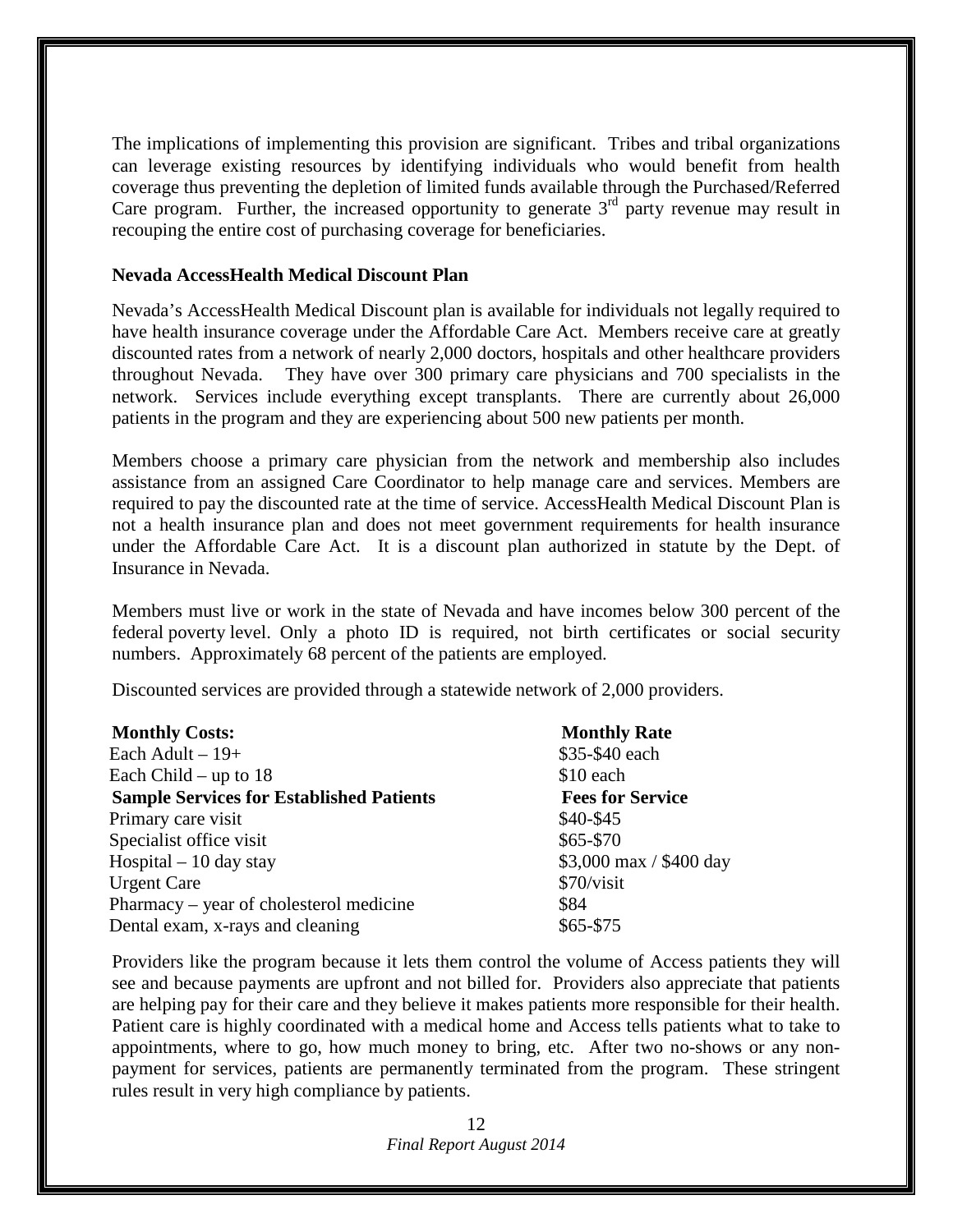There are program rules regarding ER usage so that patients do not get discounted ER rates unless they are admitted. They have a statewide contract with Walmart for drugs at 30% of cost. They have global rates for cancer treatment--chemotherapy (\$5,000) and radiation (\$3,000). They also operate a Patient Care Fund financed with grants and donations. This Fund is used for patients who have hardships in making payments.

They also operate a call center which acts as a one-stop clearinghouse to refer patients to appropriate programs (Access, Medicaid, Exchange, cancer programs, etc.). They receive about 4,000 calls per month. They believe many people who "opt-out" of the Nevada Exchange will still want to use Access, as well as undocumented individuals, and individuals who miss the open enrollment time frames.

## **TexHealthProgram**

TexHealth Central Texas is a community based non-profit organization and licensed insurance agency located in Austin, Texas. The TexHealth program provides premium assistance to small businesses in Bastrop, Burnet Hays, Milam, Travis and Williamson counties. Originally a "3 share" model, TexHealth switched to a new model in 2013 to help small businesses and their employees with Exchange subsidies.

TexHealth reimburses one-third of the employee premium up to \$120 per month. After the employer contribution, this can amount to a significant savings to the employee of 50% or more. Employers can choose from any group plan option and/or carrier they wish, or they can also shop on the Exchange for a plan that fits their needs. Business owners are eligible too if their income from the business does not exceed 400% of Federal Poverty Level or \$46,680 per year.

It is available to small employers with between 2-50 employees who have not offered health insurance in the last 6 months. The program is partially financed by funding from the state Department of Insurance through a penalty fund. The program is currently small and limited to 500 members but TexHealth. The subsidy is available to employees only, not dependents. The chart below shows how the subsidy goes to offset the employee share of the premium.

| <b>Wage level</b><br>(FT Hourly) | <b>Annual</b><br>Income | Monthly cost of<br>single plan | <b>Employers</b><br>pays<br>50% of premium | <b>TexHealth</b><br>subsidy<br>$(\$375/3)$ | <b>Employee's share</b> |
|----------------------------------|-------------------------|--------------------------------|--------------------------------------------|--------------------------------------------|-------------------------|
| 7.40/hr.                         | \$15,397                | \$375                          | 188                                        | 120                                        | 68                      |
| 8.28/hr.                         | \$17,235                | \$375                          | 188                                        | 120                                        | 68                      |
| \$11.04                          | \$22,980                | \$375                          | 188                                        | 120                                        | 68                      |
| \$16.57/hr.                      | \$34,470                | \$375                          | 188                                        | 120                                        | 68                      |
| \$19.23/hr.                      | \$40,215                | \$375                          | 188                                        | 120                                        | 68                      |
| \$22.38/hr.                      | \$46,680                | \$375                          | 188                                        | 120                                        | 68                      |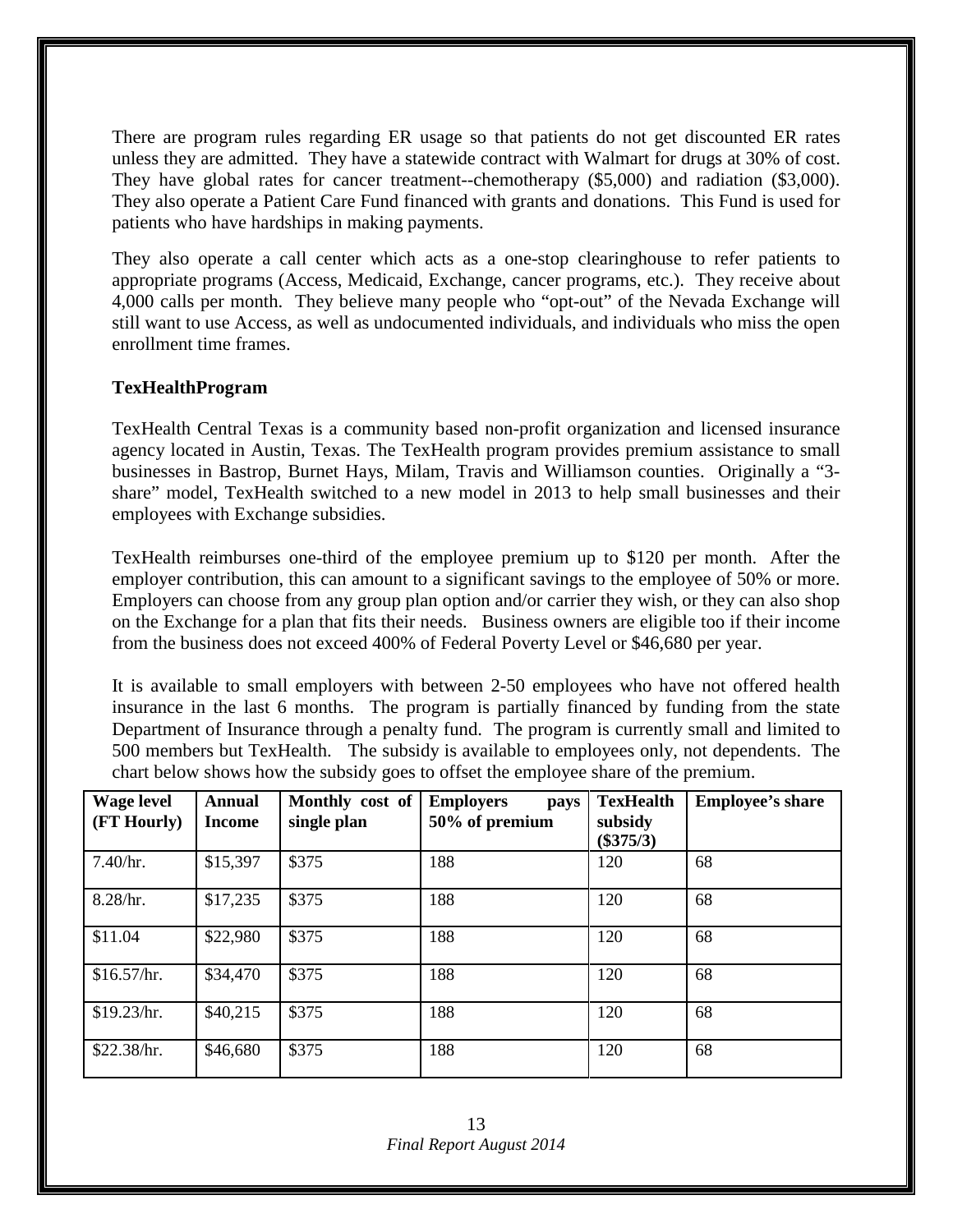In addition to the small business program, TexHealth is working on an *Individual Marketplace Premium Assistance Program* to help individuals and families qualify for state subsidy apart from the federal subsidy they receive on the exchange making healthcare even more affordable. The Texas Department of Insurance is reviewing their proposal at this time. Under their proposed model, the business owner will contribute an administrative fee to TexHealth to manage the subsidy for its employees who enroll in the individual marketplace.

#### **Other Issues**

**Assessments/Financing**—The NMHIX is considering a variety of financing mechanisms for ongoing funding of the NMHIX operations and is currently soliciting ideas and recommendations on this issue. There are a variety of policy issues that could be considered as such a mechanism is developed. The NMMIP is currently financed with an assessment/tax credit mechanism. As the NMMIP membership declines there may be an opportunity to explore overall assessment/financing strategies for both NMMIP and NMHIX to see if there might be ways to increase affordability for the uninsured.

**Enrollment Strategies**—There may be ways to improve outreach and enrollment strategies for the NMHIX to improve enrollment. There may also be ways to accelerate Medicaid enrollment to reduce the number of uninsured.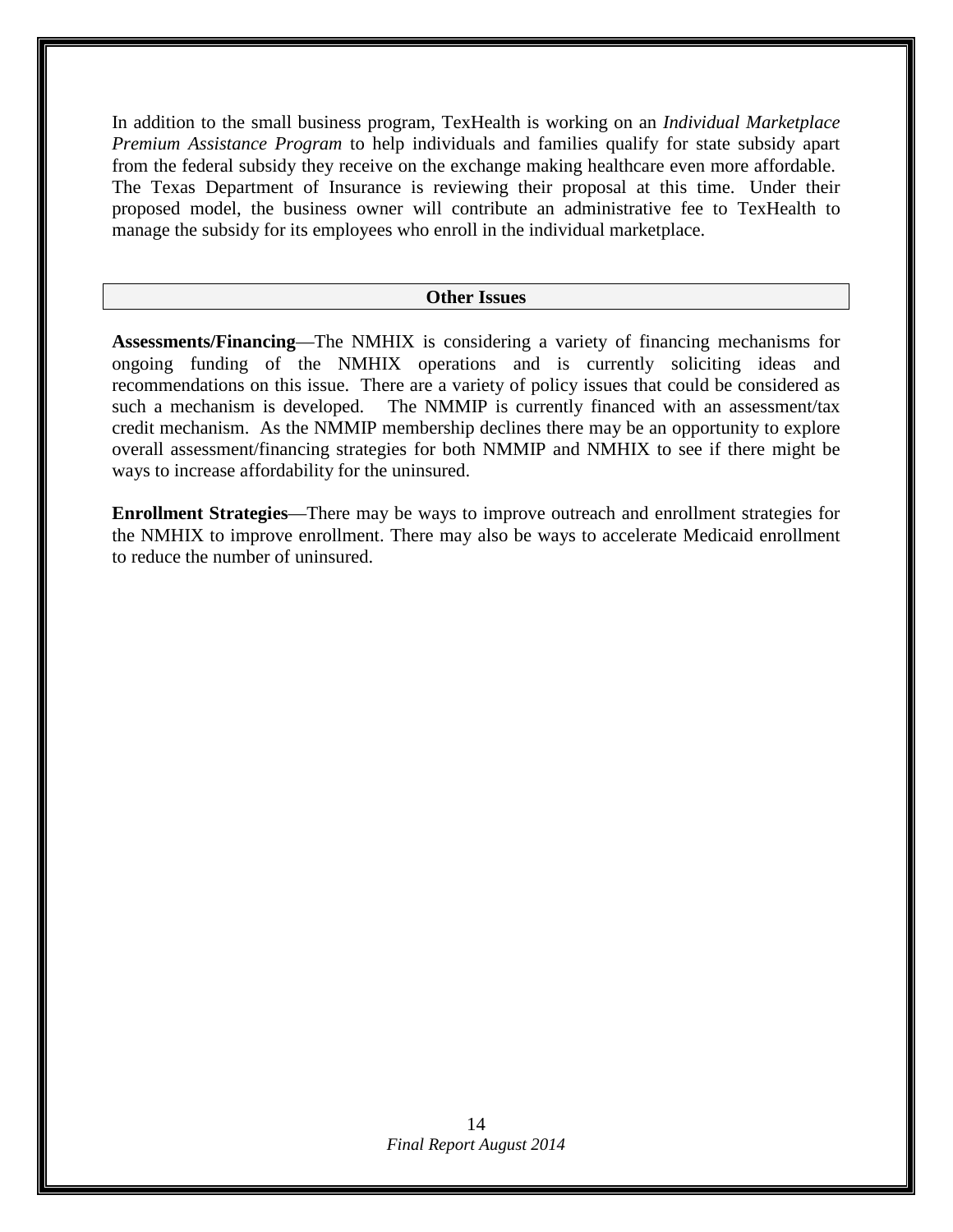

New Mexico's hospitals currently face myriad challenges at the state and federal level. The Centers for Medicare and Medicaid Services (CMS) continue to propose and implement new regulations which drive up reporting requirements and drive down reimbursement. For 2013, NM hospitals suffered about \$16M in Medicare cuts, growing to \$53M in 2014. At the State level, the blessing of Medicaid Expansion and new Centennial Care waiver are causing transition pains in the early stages of implementation.

Without a doubt, the biggest obstacle facing 29 of NMHA's 44 members is payment reduction resulting from the move from the Sole Community Provider (SCP) program to the new Safety Net Care Pool (SNCP) program under Centennial Care. Due to factors beyond the control of our members or the State Human Services Department (HSD), the transition from SCP to SNCP resulted in the severe cut of these supplemental payments intended to relieve the burden of hospital uncompensated care. Program dollars have declined from a peak of \$270M to what we hope will be no lower than \$192M. These resources will be allocated differently than under the previous SCP program; across the board, hospitals anticipate a "haircut" and some will be more closely shaven than others. The impact is particularly difficult smaller hospitals and public facilities. Recent passage of Senate Bill 268 safely ensures approximately \$150M in hospital payments due to the 3:1 federal to state match. HSD and the Governor's Office are actively seeking the remaining \$9-10M for a one year patch; if/when matched with federal dollars, SNCP hospitals will be allocated the full \$192M in 2015.

All of the SNCP hospitals face difficult decisions. They are eliminating more services and staff. This impacts all hospitals and New Mexico's entire health care system as patients travel further to receive services. The elimination of local jobs will likewise hurt community economies. Based on the most recently available data, New Mexico hospitals had an annual employment impact (direct employees plus jobs created by the presence of those community employees) of 61,766 jobs adding \$2.77B in compensation and \$6.5B in economic activity statewide.



## Declining Hospital SCP/SNCP Payments

*Final Report August 2014* 15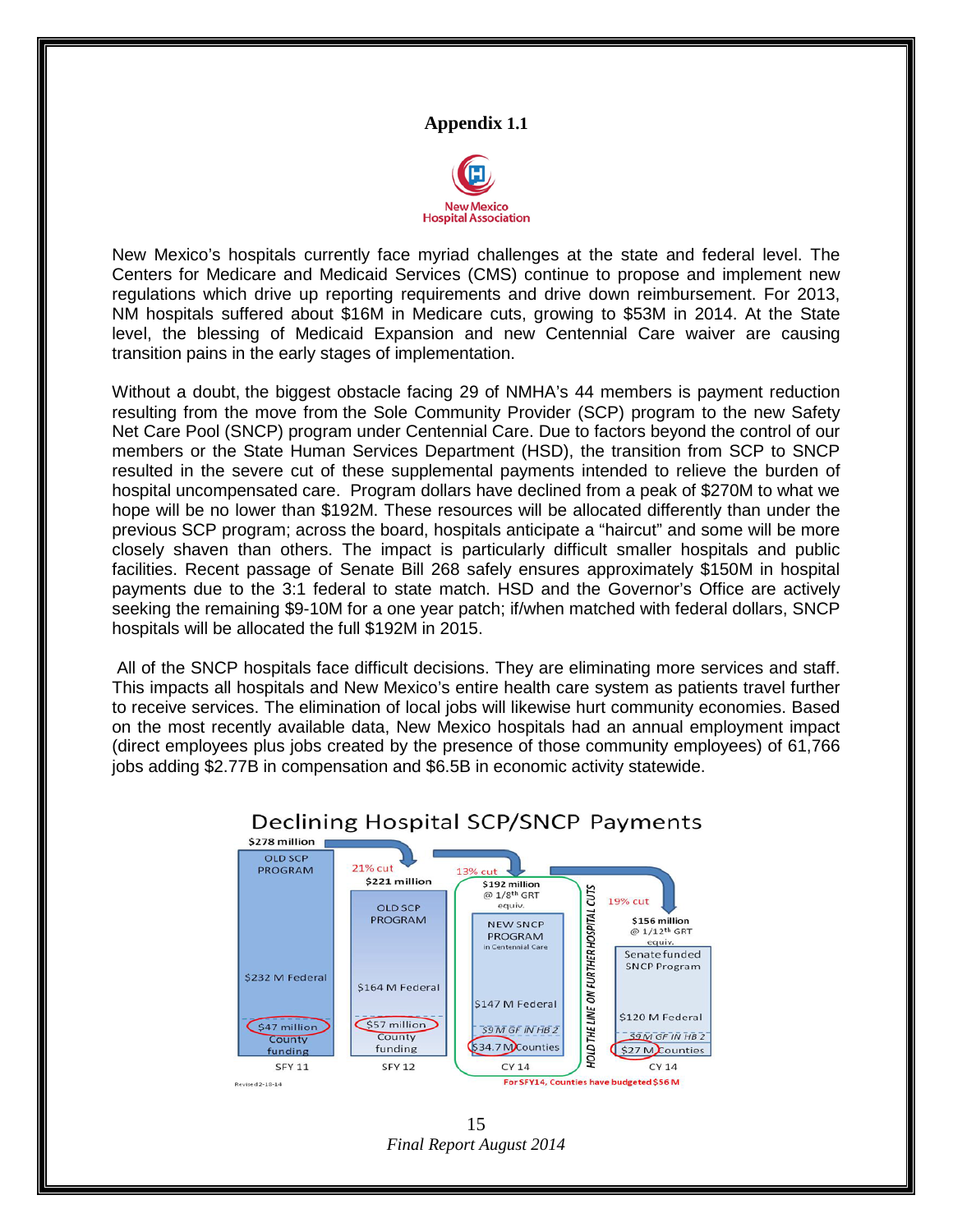# **Summary of Critical Elements of SB268 (Rodriguez)**

- **Authorizes counties to fund the new state Safety Net Care Pool with the equivalent of a 1/12th county gross receipts tax (grt) increment.**
- **Counties may use public funds from any existing authorized revenue source to fund the new pool.**
- **The Board of County Commissioners is given new authority to enact a general purpose 1/12th or 1/16th increment , without referendum.**
- **The counties' obligation to fund the Safety Net Care Pool was to sunset in 3 years but Governor Martinez line-item vetoed this; the county's authority to enact the new grt increment will expire at the end of 3 years.**
- **Hospitals and the Human Services Department have specific mandates to report regularly to counties .**
- **The bill simplifies and adds flexibility to the County Indigent Act to help counties administer their programs more efficiently.**
- **Changes the name of County programs from "County Indigent Hospital Claims Fund" to Health Care Assistance Fund.**

**New Mexico Association of Counties Health Care Affiliate March 30, 2014**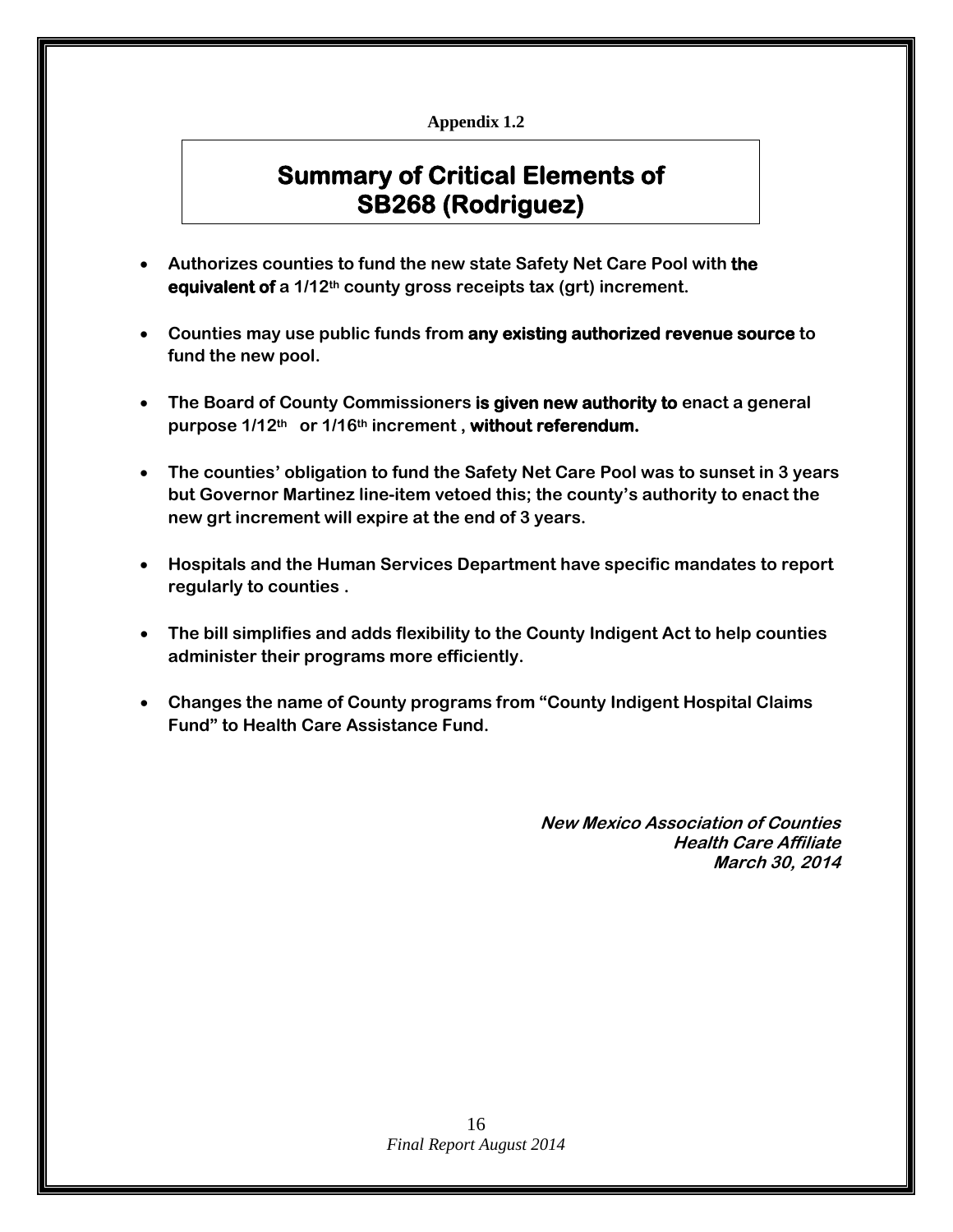#### **New Mexico Medical Insurance Pool**

Additional Information on the NMMIP is provided below:

The Board has already taken action in two important areas that will likely increase the rate of transition.

- On January 24, 2014, the NMMIP's Board voted to suspend the list of qualifying medical conditions. This action works in concert with many of the reforms included in the ACA to significantly reduce the number of individuals who are eligible for the Pool as new enrollees. For example, because the ACA disallows the practice of individual underwriting, individuals are unlikely to be quoted a premium higher than the Pool's qualifying rate, which is 125% of the Pool's standard risk rate.
- On February 27, 2014, the Pool's Board voted to increase the Pool's premium rates by 23.8%, effective July 1, 2014, pending approval by the Superintendent of Insurance. Notice to enrollees of the proposed rate increase was sent immediately following the decision, so that enrollees could take advantage of the open enrollment period on the Marketplace if they chose to discontinue State Pool coverage. The anticipated effect of the rate increase is that it will serve as an additional reason for individuals to seek coverage in the Marketplace or Centennial Care.

A second program, the temporary Federal High Risk Pool ("the Federal Pool") was created in 2010 by the ACA to provide federal funds to cover individuals who had been rejected due to a pre-existing medical condition. On July 1, 2010, the New Mexico Human Services Department (HSD) in partnership with NMMIP contracted with the federal government (HHS) to operate the federal high-risk insurance pool program in New Mexico. The NMMIP oversees both the New Mexico State Pool and the Federal Pool.

The State Pool has a six-month pre-existing waiting period for people who meet certain eligibility criteria. The Federal Pool did not have the same waiting period, so most of the new enrollees from 2010-2013 selected the Federal Pool in order to begin insurance coverage immediately. Because of this important difference in the two programs, enrollment rose in the Federal Pool while enrollment in the State Pool remained fairly flat from 2010 through early 2013. This trend was observed until the Federal Pool ended new enrollment in March of 2013. Although the coverage for existing enrollees in the Federal Pool was initially planned to terminate on December 31, 2013, the federal government issued several extensions of coverage to ensure that no Federal Pool member would experience a gap in coverage when transitioning to new coverage. The Federal Pool is now expected to end on April 30, 2014. On January 1, 2014, the Federal Pool consisted of about 1300 individuals; as of April 2014 the enrollment has reduced to 80. The Pool is conducting personal outreach to each of these 80 enrollees to ensure that they have a plan in place for coverage following the end of the Federal Pool.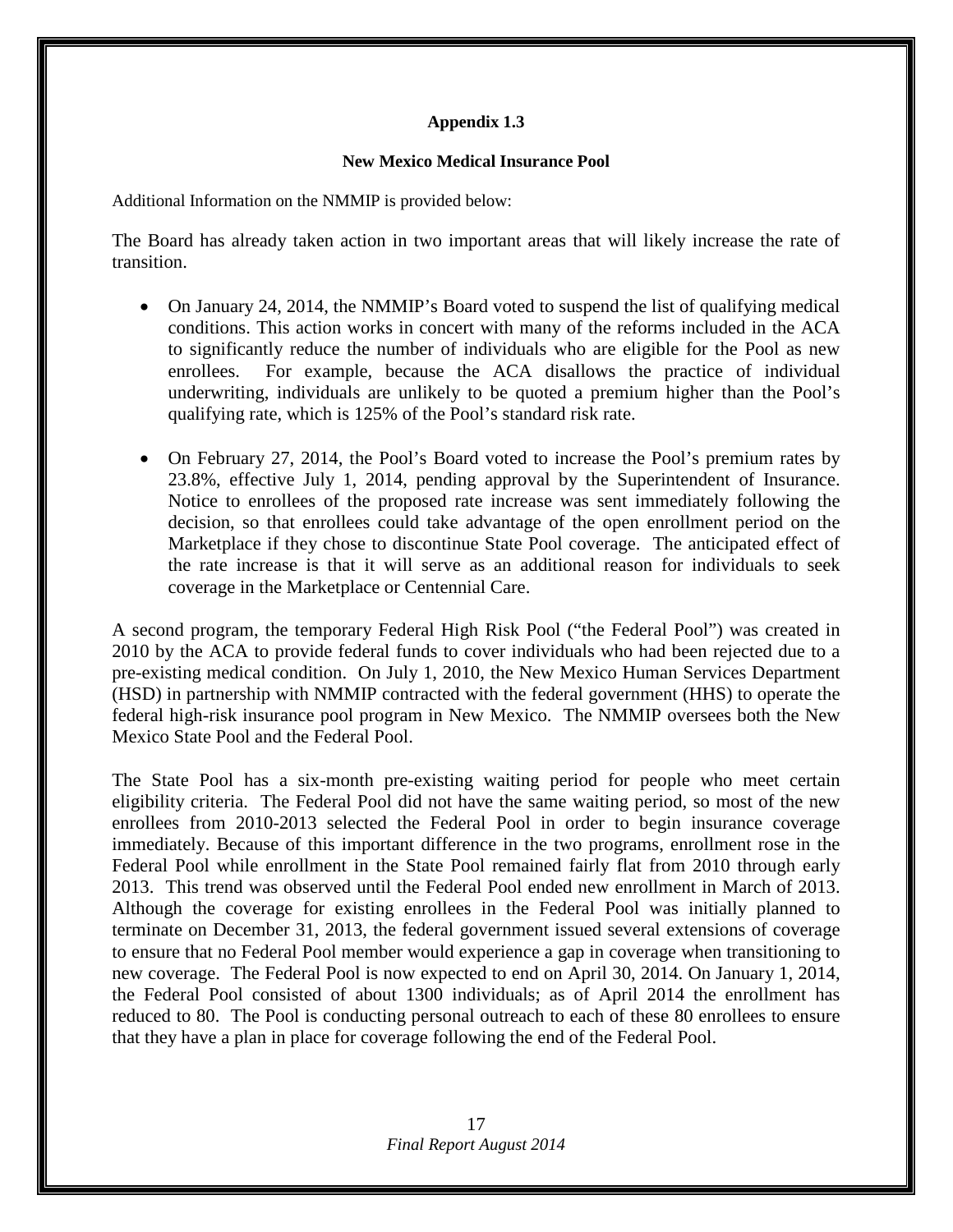In the Pool's role as a major safety net program, the Pool's staff is often the first to uncover gaps in coverage. To date, some populations have anecdotally been identified by inquiries received to the office and in working with partner organizations. First, now that open enrollment has closed on the Marketplace and in the private individual market, those individuals who still need coverage and are not eligible for Centennial Care have virtually no options until January 1, 2015. As mentioned elsewhere in this report, county indigent funds may offer some support but the nature and funding of those funds is shifting.

Secondly, the affordability measure for employer-based plans is calculated based on the contribution of the employee for the purpose of Marketplace eligibility. If an employee's contribution toward a group plan is less than 9.5% of income, the plan is considered affordable and the employee and all eligible dependents are not eligible for subsidies on the Marketplace. However, some employers only contribute toward the cost of the employee's premium and not toward the cost of partner or family coverage, leaving the family with no option but to pay premiums that they may not be able to afford.

A third population consists of individuals who are under 65 years of age, disabled, and enrolled in Medicare Part A and B and are in need of a Medicare supplemental plan. These individuals currently have no option outside the Pool because the guaranteed issue provisions of the ACA do not extend to Medicare supplement or Advantage plans. The Pool plans to continue to offer coverage for this population until the issue is otherwise resolved. A fourth group of individuals needing affordable coverage options is the immigrant population. Immigrant eligibility for Centennial Care and the Marketplace is complex. Those that have a form of legal status may still not be eligible for premium subsidies on the Marketplace, and those who have not met the fiveyear residency requirement or other legal status requirements are not eligible for Centennial Care.

A final group of individuals are those who have encountered difficulties in applying for Centennial Care or the Marketplace. Typically, these individuals have been denied for one or both programs and have filed an appeal or a request for a fair hearing. While the outcome of their cases are being determined, these individuals have a short-term need for health coverage. The processing time can range from 45 to 90 days for these cases. This also includes individuals over 65 who are not eligible for Medicare, or are eligible for Medicare and can not afford the full Medicare premium, or have other complex Medicare eligibility issues.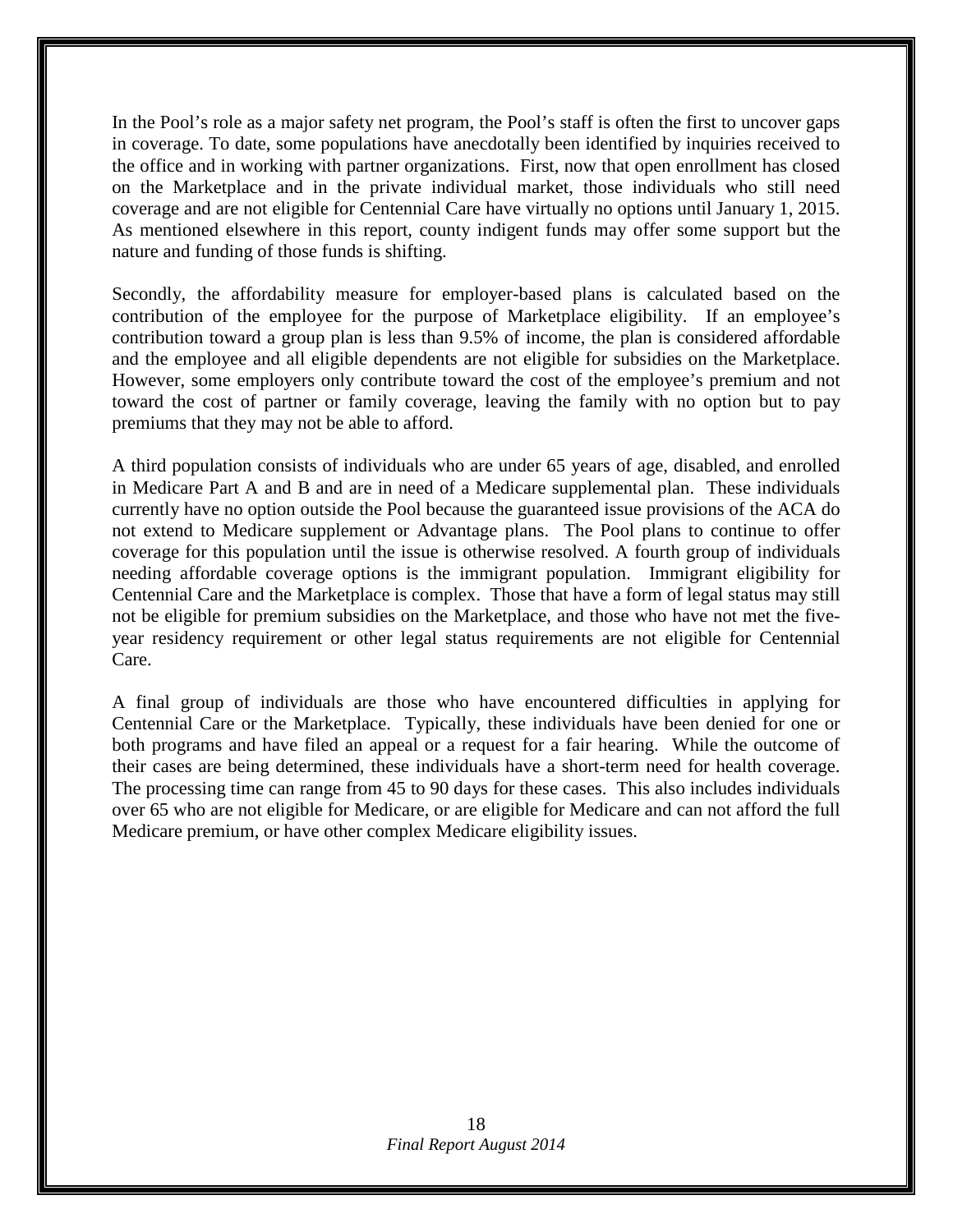#### *WSJ December 16, 2013* **Insurers Fight Hospitals' Paying Premiums Offers to Help Low-Income People Afford Coverage Could Undercut Economics of Law; Contradictory Guidance from HHS**

A charity's plan to help people pay for coverage through new health-care exchanges has put it at the center of a high-stakes fight between the insurance and hospital industries that could pose a challenge to the economic underpinnings of President Barack Obama's health law.

A Better LA, a decade-old Los Angeles nonprofit, said last week it was signing up 50 low-income people for health plans in California's health-insurance marketplace. The charity, which said it has the blessing of the state agency overseeing the marketplace, will pay \$50 to \$100 a month to cover the share of the people's premiums not already financed by federal subsidies.

Those 50 people are at the vanguard of a push that could shift the balance between hospitals and insurers across the nation. Nonprofits, including some hospitals, say paying premiums would ensure coverage for people currently uninsured who can't afford even a small monthly payment for health insurance.

But insurers say they can't make a profit unless the health-insurance exchanges created by the Affordable Care Act draw a balanced mix of healthy and sicker customers. The law's rocky start, many insurers fear, has already skewed the mix toward people in worse health. Help from nonprofits or hospitals could speed the arrival of less healthy customers into the exchanges, outpacing the arrival of younger, healthier people who might not cross paths with hospitals.

One person set to get help from A Better LA is Renee Reaser, a 50-year-old in Lancaster, Calif. She has been uninsured since 2009 and has a monthly income of around \$600 from running a community group teaching life skills to at-risk girls. Her husband, who also runs a community group, earns a little more, putting them slightly above the federal poverty level and making them eligible for tax credits to cover most of her premiums.

Ms. Reaser said she likely still couldn't afford her share of the premiums, in part because she is still paying off \$1,900 in hospital bills after two emergency-room visits last year—for an asthma attack and what she was told was a mild stroke.

Rowan Vansleve, the charity's chief executive officer, said the initiative came from a donor who watched news reports on the health law and was struck by how little it would cost to pay some people's premiums.

A spokesman for Covered California, the state exchange, said the state didn't bar third-party payments, but that individuals should ask their own lawyers if the payment would violate any other statute or code.

Getting coverage for people with pre-existing illnesses is both an objective of Mr. Obama's health law and a priority for hospitals, which often must write off the cost of treating the uninsured. Many hospitals have already invested in signing people up.

Some want to go further and pay premiums for frequent patients, reasoning that their bottom lines would ultimately benefit. In the 25 mostly Republican-led states that aren't currently expanding their Medicaid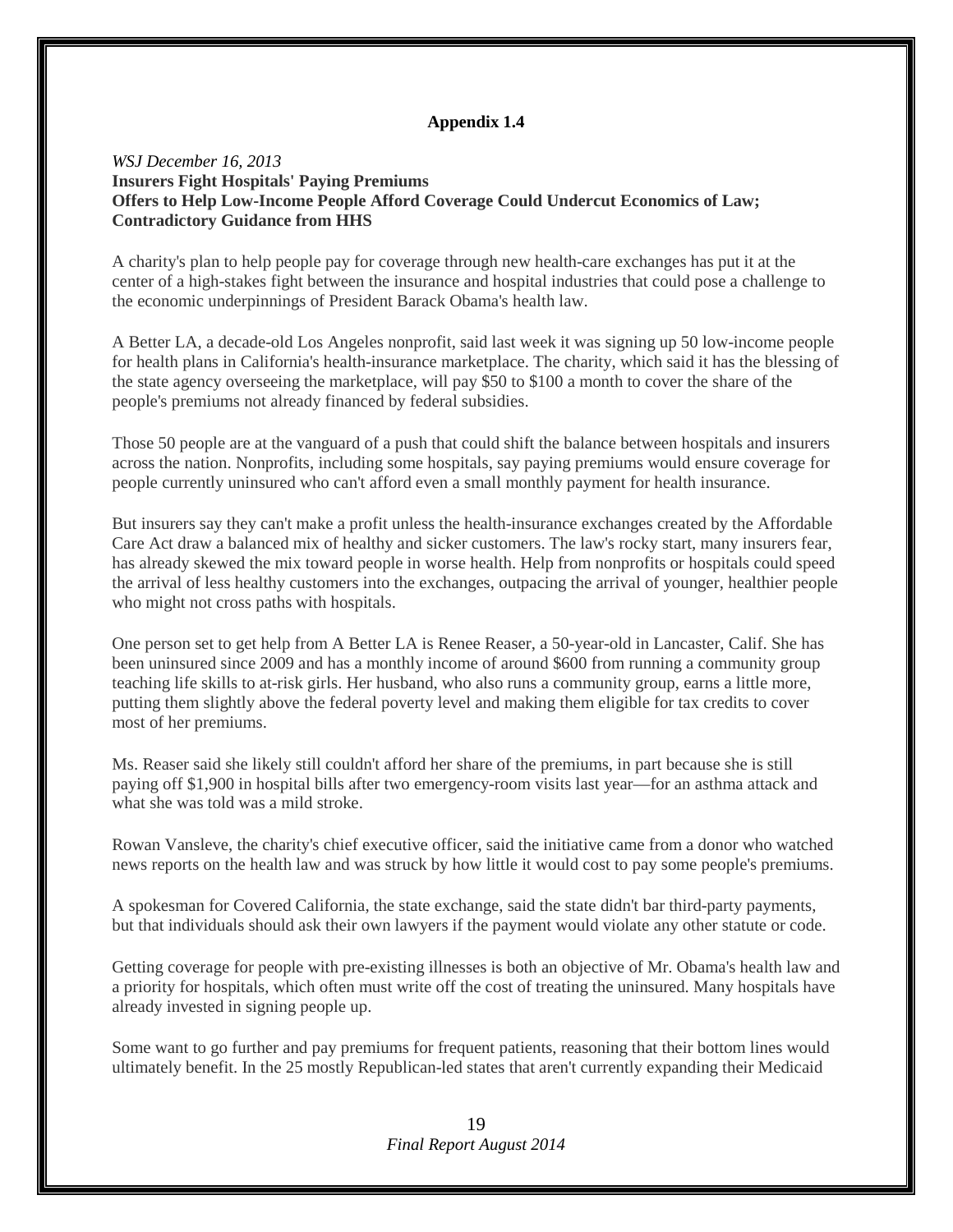programs under the law, some people who fall below the poverty line don't qualify for any federal assistance and would likely need charitable help to afford coverage.

Hospitals making such payments would be fulfilling the law's mission of extending coverage to millions of Americans, said Melinda Hatton, the American Hospital Association's general counsel. "We thought it was the kind of thing the Affordable Care Act would really support and encourage," she said.

But such plans have drawn criticism. "It is a conflict of interest for hospitals and drug companies to pay patients' premiums and cost-sharing for the sole purpose of increasing utilization of their services and products," said Karen Ignagni, head of America's Health Insurance Plans, the health-insurance industry's trade group.

The group's general counsel, Joseph Miller, said laws regulating tax-exempt organizations could limit activities aimed at enriching themselves or another organization.

The federal government has provided apparently contradictory guidance. In late October, Health and Human Services Secretary Kathleen Sebelius wrote a letter to a congressman stating that she didn't consider plans sold through the insurance exchanges to be federal health-care programs, and so weren't subject to rules that prevent health providers from giving subsidies or rebates to enrollees.

But less than a week later, an HHS unit that is implementing the health law said it would "discourage" hospitals and other commercial entities from paying premiums. It asked insurers to reject such payments and warned that it would take further action if necessary.

"HHS has significant concerns with this practice, because it could skew the insurance risk pool and create an unlevel field," said the guidance issued Nov. 4. An HHS spokesman declined to comment further.

Hospitals are exploring whether to make payments on behalf of their patients, despite the ambiguities, said Dan Mendelson, chief executive of consultant Avalere Health.

Brian Massey, vice president for strategy at St. Vincent's Health System in Birmingham, Ala., an outpost of the Catholic nonprofit chain Ascension Health, said it was interested in paying premiums for people with incomes that fall below the level needed to secure federal subsidies. Under the law, the lowest earners were expected to enroll in Medicaid, the joint federal-state program for the poor, but Alabama chose not to expand its version.

The Tennessee Hospital Association said it was eyeing whether to create its own foundation to help its members do the same. "We're trying to work our way through that morass," said Craig Becker, president of the group. "We'd probably put some money up, and so would the hospitals, if we figure out we can swing it."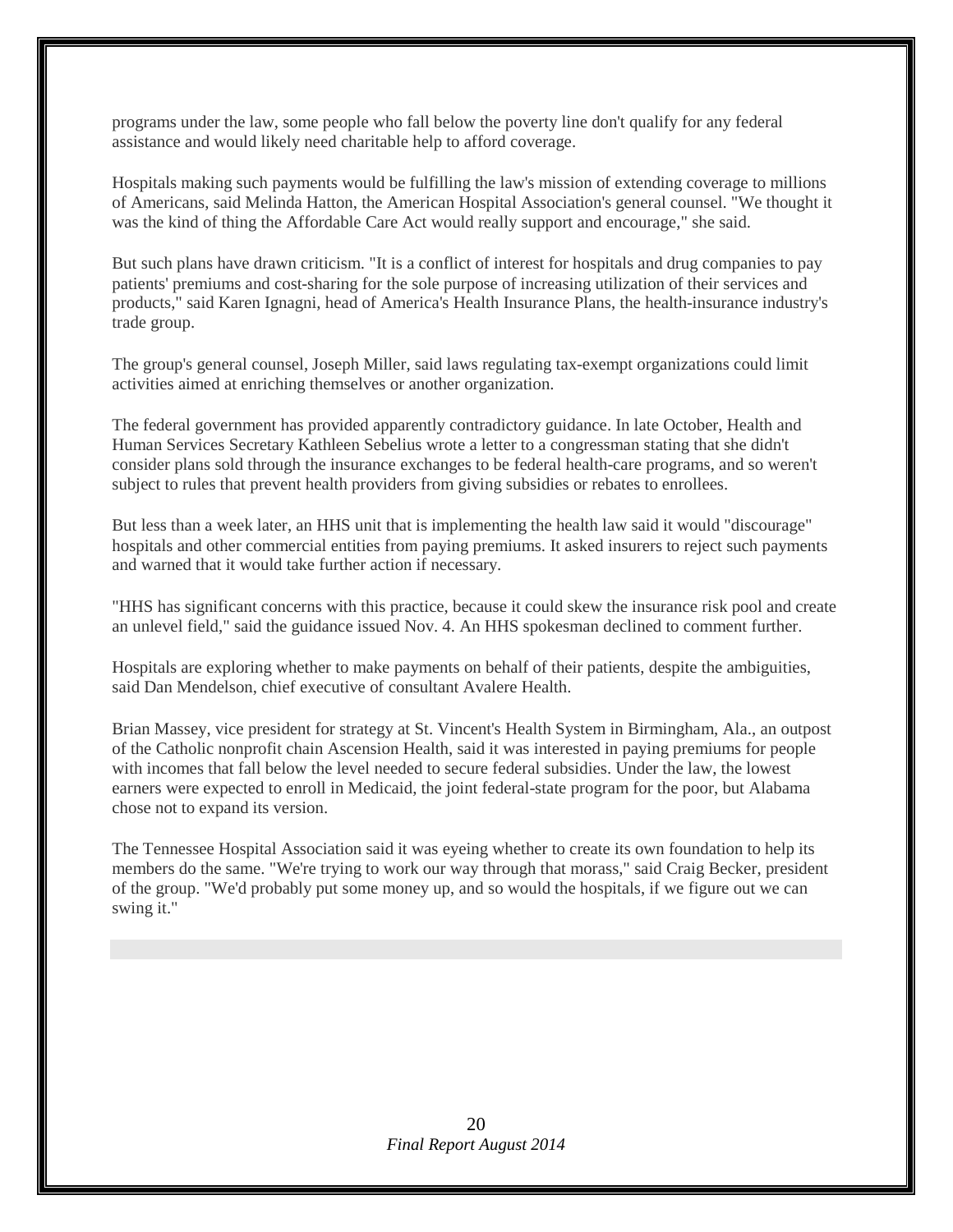## **Attachment 2**

## **Meeting Summary May 7, 2014**

On May 7, 2014, 32 key health care stakeholders met to discuss the future of the safety net and potential solutions to the continuing large number of uninsured individuals in New Mexico. Convened by the Con Alma Health Foundation and Santa Fe Project Access, the meeting included review of a background document, discussions about possible solutions, and planning of next steps.

#### **Summary of Presentations**

#### **New Mexico Health Insurance Exchange (NMHIX)**

Mike Nunez gave a presentation about the status of the NMHIX. As of April 2014, a total of 32,062 individuals had been enrolled in a Qualified Health Plan. He noted that these individuals may have to be re-enrolled in the NMHIX in the fall as individuals transition from the federallyfacilitated marketplace (FFM) to the NMHIX individual marketplace system. He noted that the NMHIX is working closely with the New Mexico Human Services Department (HSD) on Advance Premium Tax credit coordination and other system issues. NMHIX is working with the marketing firm BVK to make outreach and marketing strategies more "laser-like" rather than global outreach. NMHIX staff will travel to meet with the federal government on various issues the week of May 12 and to assess readiness to transition to a NMHIX individual IT system. Operational readiness is targeted for August 2014.

#### **New Mexico Hospital Association**

Jeff Dye provided information about hospital financing issues and noted that many hospitals are facing stability problems, particularly in the rural areas. Workforce issues are also a major challenge for hospitals. From the hospitals' perspective, the legislation regarding the Safety Net Care Program was not a compromise as hospitals will lose funding. He noted that there is still the potential for Medicare "fiscal cliffs" and that while Centennial Care expansion will eventually help hospitals there will need to be significant additional enrollment to reduce uncompensated care problems. He noted that they are working with the American Hospital Association to "redefine the H" and that there have been many quality improvement initiatives.

#### **Counties**

Liz Stefanics provided information about county indigent fund and safety net care financing. The counties had a meeting in Taos recently and many counties are not satisfied with the legislation passed in 2014 and will be challenging it. She noted that some counties are bankrupt and some don't have hospitals. Many counties also want to be able to have the flexibility to fund local programs. She anticipates that many counties will feel "budget shock" on this issue at the start of a new fiscal year on July 1.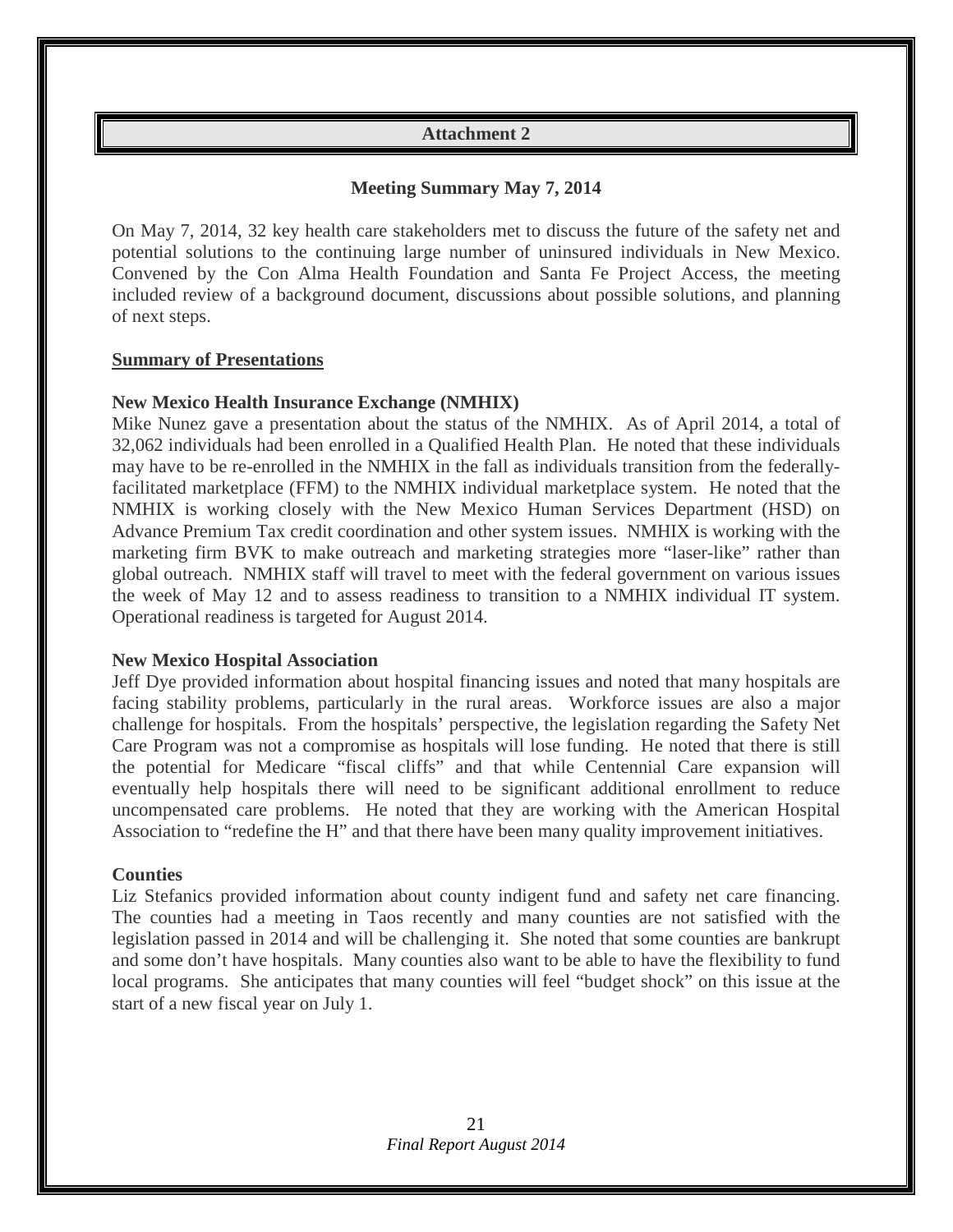#### **New Mexico Medical Insurance Pool (NMMIP)**

Debbie Armstrong provided information on the NMMIP. She noted that the eligibility for the NMMIP is now more restrictive and individuals can no longer qualify based on their medical condition. There is a question about whether the NMHIX closed open enrollment period can qualify an individual for entry into the NMMIP. However there is a six-month waiting period for the NMMIP. The NMMIP board does not want to just close the NMMIP at a set date and overwhelm the NMHIX enrollment or the off-Exchange market. To date the federal government has said that voluntary termination of NMMIP coverage does not qualify as a Special Enrollment Period event for the NMHIX. NMMIP membership has dropped from 8,500 to 6,500. She noted that NMMIP rates were recently raised as they were out of sync with the NMHIX. She noted that there are populations that will not qualify for the NMHIX such as individuals under 65 on Medicare with end stage renal disease and undocumented individuals.

## **Medicaid**

Brent Earnest gave a presentation about the enrollment into Medicaid expansion. HSD is implementing the new ASPEN eligibility system. There has been a lot of enrollment due to the "woodwork" effect; previously eligible but unenrolled individuals have now been enrolled. This will have an impact on the state's budget. He discussed the administrative transfer process for individuals who had previously been covered by SCI or Family Planning and noted that approximately 63,000 of those individuals have been transferred to Centennial Care. HSD has hired additional permanent and temporary staff to work through the application surges. He noted that the FFM transfers had been sporadic and in "batches" rather than regular daily transfers; a total of 27,000 individuals have been transferred from the FFM to date. HSD has sent approximately 80,000 applications to the FFM. HSD estimates there are 40,000 children who are eligible for Medicaid but unenrolled and they estimate one-half of these children will be enrolled in 2014.

## **New Mexico Primary Care Association**

David Roddy provided information (see Appendix 2.1) on the New Mexico Primary Care Association and the clinic system throughout New Mexico. The system saw 327,000 patients in 2013 and provided 1,289,146 total visits. New Mexico's clinics see double the rate of percent of population compared to the national average, seeing 16 percent of all New Mexicans. Major issues facing the clinics are workforce shortages, wage pressure, and reimbursement rates.

## **UNM Care**

Steve McKernan provided information on UNM Care and noted that it is serving as supplemental coverage for individuals with NMHIX coverage or other commercial coverage or Medicare. UNM Care covers out-of-pocket costs so that an individual only pays the UNM Care level of copays. He noted that many UNM Care patients appear to have incomes too high to qualify for Medicaid expansion and that these individuals are also difficult to locate for enrollment. He noted that affordability is still a major barrier for the population with incomes between 138-200 percent of the federal poverty level.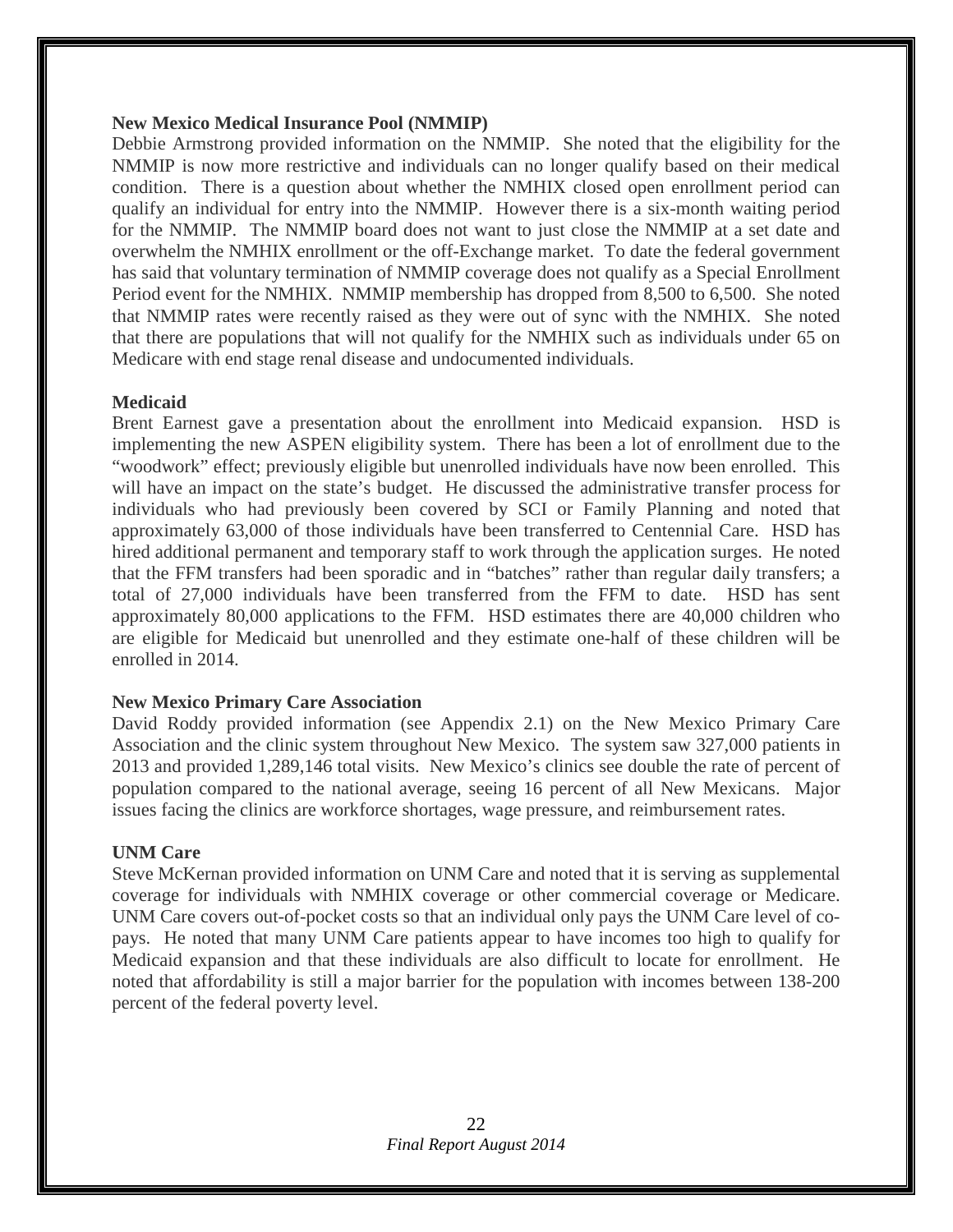#### **Summary of Discussion**

The group had an extended discussion about various enrollment, retention, and affordability issues.

- Michelle Welby noted that there were issues of enrollment retention and enrollment expansion and that different strategies were needed.
- Nandi Kuehn noted that there were two different populations to consider—those that can't afford coverage and those that do not qualify for coverage.
- Liz Stefanics noted that counties want to participate to help get more individuals covered and that local level strategies should be pursued. She also suggested new approaches to health literacy could be helpful, especially between now and the start of fall open enrollment.
- Debbie Armstrong noted that safety net programs are important but that programs should not be pursued that would negatively impact the NMHIX enrollment. She also noted that New Mexico would have the option of establishing its own Exchange with different rules in 2017.
- Martin Hickey noted that narrow networks were becoming more common among insurance products and that high out-of-pocket costs point to the need for affordability solutions for patients for both out-of-pocket costs as well as premiums. He also noted that for older patients the expenditures may be greater than the premiums. He also noted that patient-centered medical homes should be utilized to improve care and outcomes.
- Dolores Roybal noted that New Mexico's population over 65 was rapidly increasing and that this would also impact the health system. She also noted that the philanthropy sector was an important part of the system. Additionally, she emphasized the importance of community-based strategies on enrollment and outreach in rural communities, and for other underserved populations (e.g., Medicaid, low-income and others that experience the greatest health disparities). She also supported the expansion of the group to include other stakeholders (e.g., advocates and representatives from nonprofit organizations). She reported that Con Alma's focus was on rural, tribal and culturally diverse populations.
- Brent Earnest noted that less county funds will be transferred to HSD in the future and that this may provide opportunities for counties to do more with coverage options at the local level, including funds beyond county indigent funds. He also noted that retention was a big hurdle and that there will also be ramifications with penalties and tax season. He also raised the question of whether any premium assistance would be taxable income to an individual.
- Jeff Dye suggested that the three priority areas be 1) Retention; 2) Enrollment; and 3) Affordability/Subsidies.
- Charlotte Roybal suggested that additional stakeholders such as physicians and actual consumers be invited to participate.
- Tino Zamora noted that many long-term uninsured individuals are not accustomed to health insurance issues and that education is needed.
- Janix Barbusa expressed interest in more information about the Nevada discount program.
- David Roddy recommended the group explore premium assistance programs and assess issues such as legality, practicality, leveraging of county funds, etc.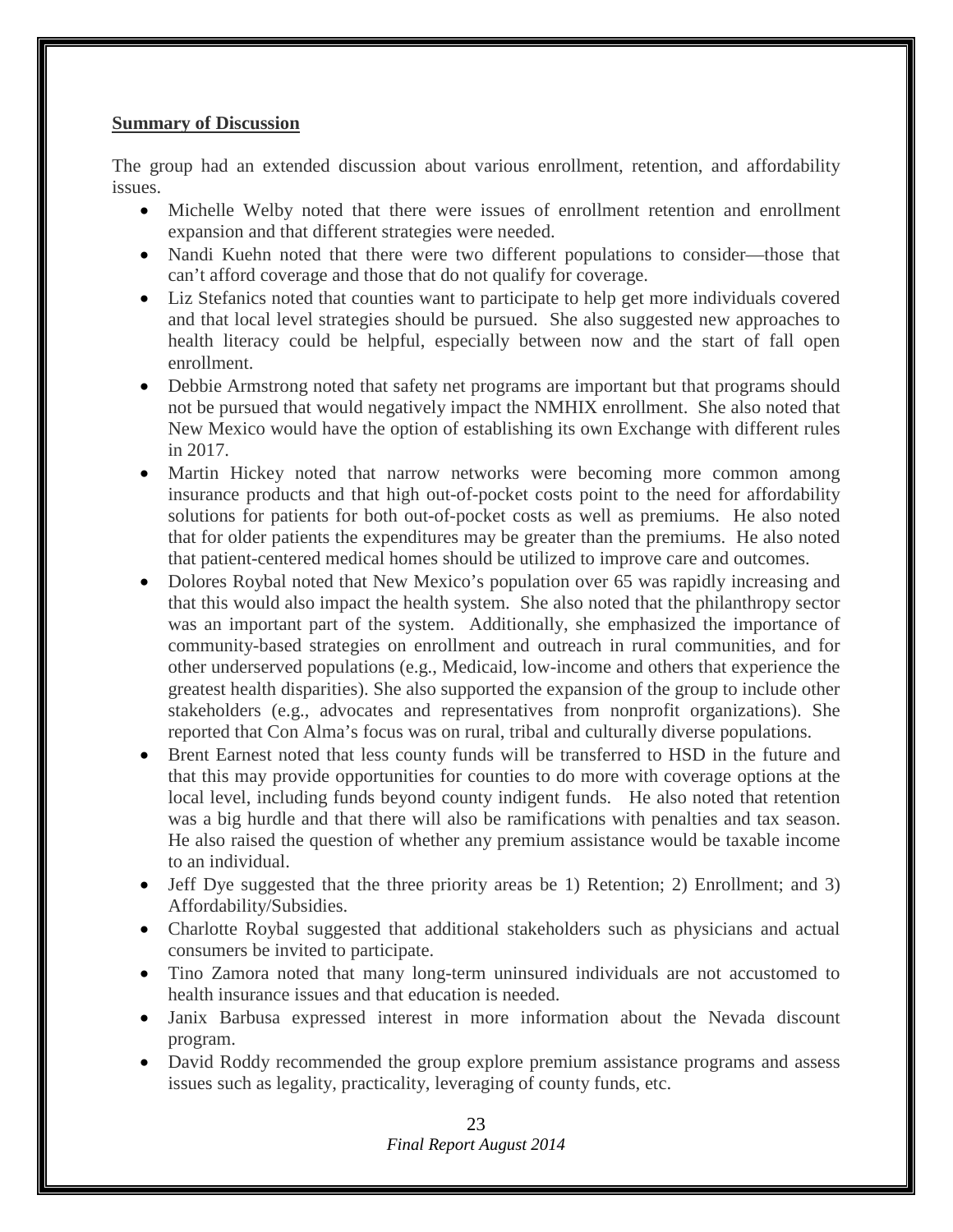• Robin Hunn asked what options there might be with additional Medicaid expansion but it was noted that a Basic Health Plan approach would require expanding between 138-200 percent of the federal poverty level and that there would be a State General Fund impact.

#### **Consensus Recommendations**

The group came to consensus on the following:

- The large number of remaining uninsured is an issue that must be addressed.
- Specific strategies should be explored for 1) Enrollment and Outreach; 2) Retention; 3) Affordability/Subsidies.
- Strategies should not negatively impact the NMHIX enrollment.
- Special focus can be placed on Native American strategies due to the high percentage of Native Americans in New Mexico.
- Any tax impact on individuals should be carefully analyzed.

The group agreed to have Santa Fe Project Access provide technical and logistical support to establish work groups in the 3 priority areas. Robin Hunn will take the lead and convene the groups in the next few weeks. It was agreed that the larger group would reconvene to receive reports from the work groups.

#### **Participants**

Debbie Armstrong, New Mexico Medical Insurance Pool Janix Barbusa, Independent Insurance Agent Roxane Spruce Bly, Bly & Associates Bob DeFelice, First Choice Community Health Care Mike Donnelly, AARP Jeff Dye, New Mexico Hospital Association David Gaussoin, New Mexico Health Equity Partnership Teresa Gomez, Futures for Children Eileen Goode, New Mexico Primary Care Association Shannon Groves, Blue Cross Blue Shield New Mexico Martin Hickey, M.D., New Mexico Health Connections Robin Hunn, Santa Fe Project Access Kevin Kandalaft, UnitedHealthcare Nandini Kuehn, First Choice Community Health Care Eric Layer, Association of Commerce and Industry Tony Martinez, Molinca Healthcare Steve McKernan, UNM Hospital Rodney McNease, UNM Hospital Rachel O'Connor, Santa Fe County Katelyn Quiroz, New Mexico Association of Counties Debbie Rochford, New Mexico Primary Care Association David Roddy, New Mexico Primary Care Association Charlotte Roybal, Policy Connections West Dolores Roybal, Con Alma Health Foundation Fred Sandoval, Con Alma Health Foundation Liz Stefanics, Santa Fe County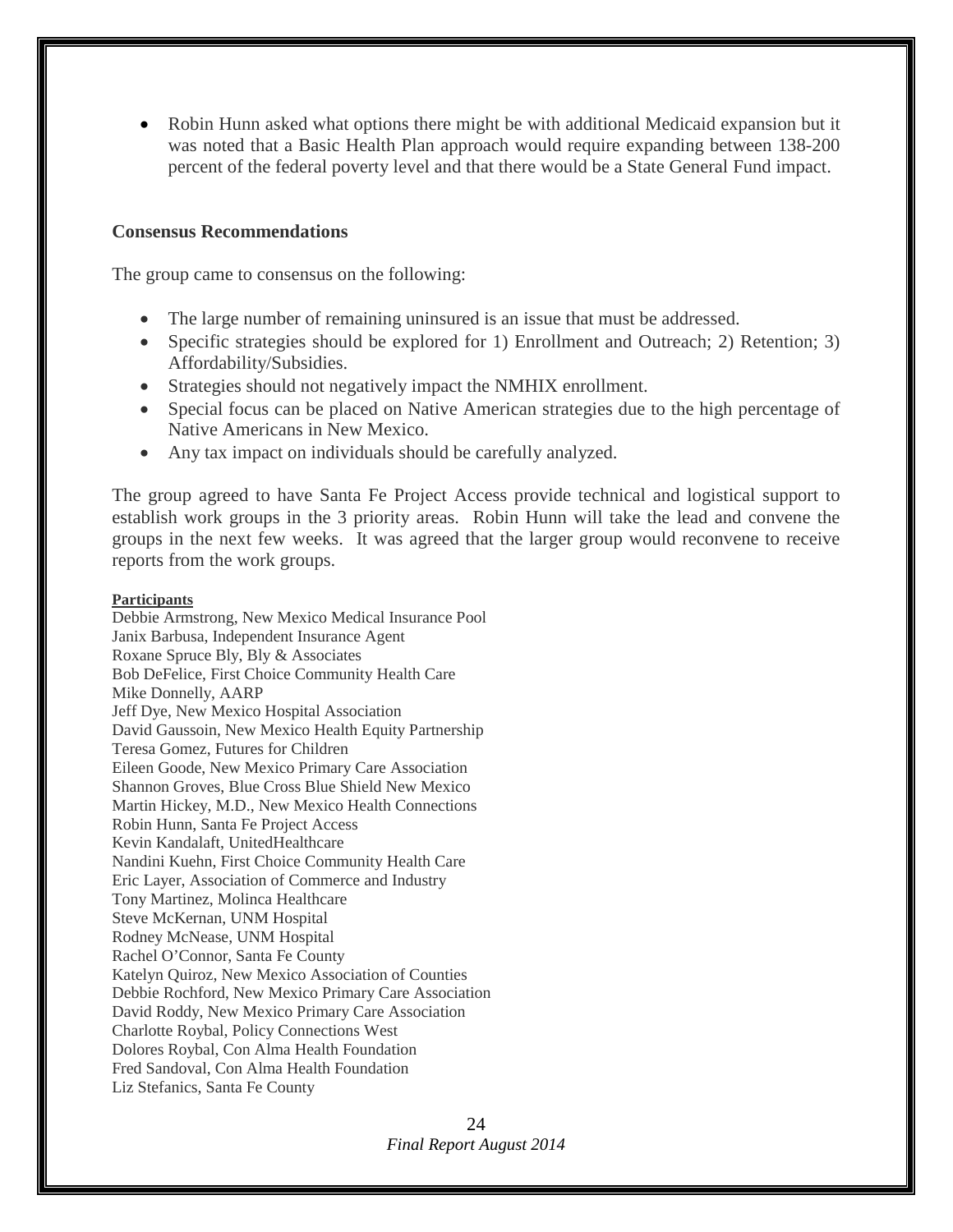Reena Szcepanski, New Mexico Medical Insurance Pool Renee Villarreal, New Mexico Community Foundation Angela Vigil, New Mexico Health Connections Michelle Welby, Molina Healthcare Shas Yazhi, New Mexico Health Equity Partnership Tino Zamora, Albuquerque Hispano Chamber of Commerce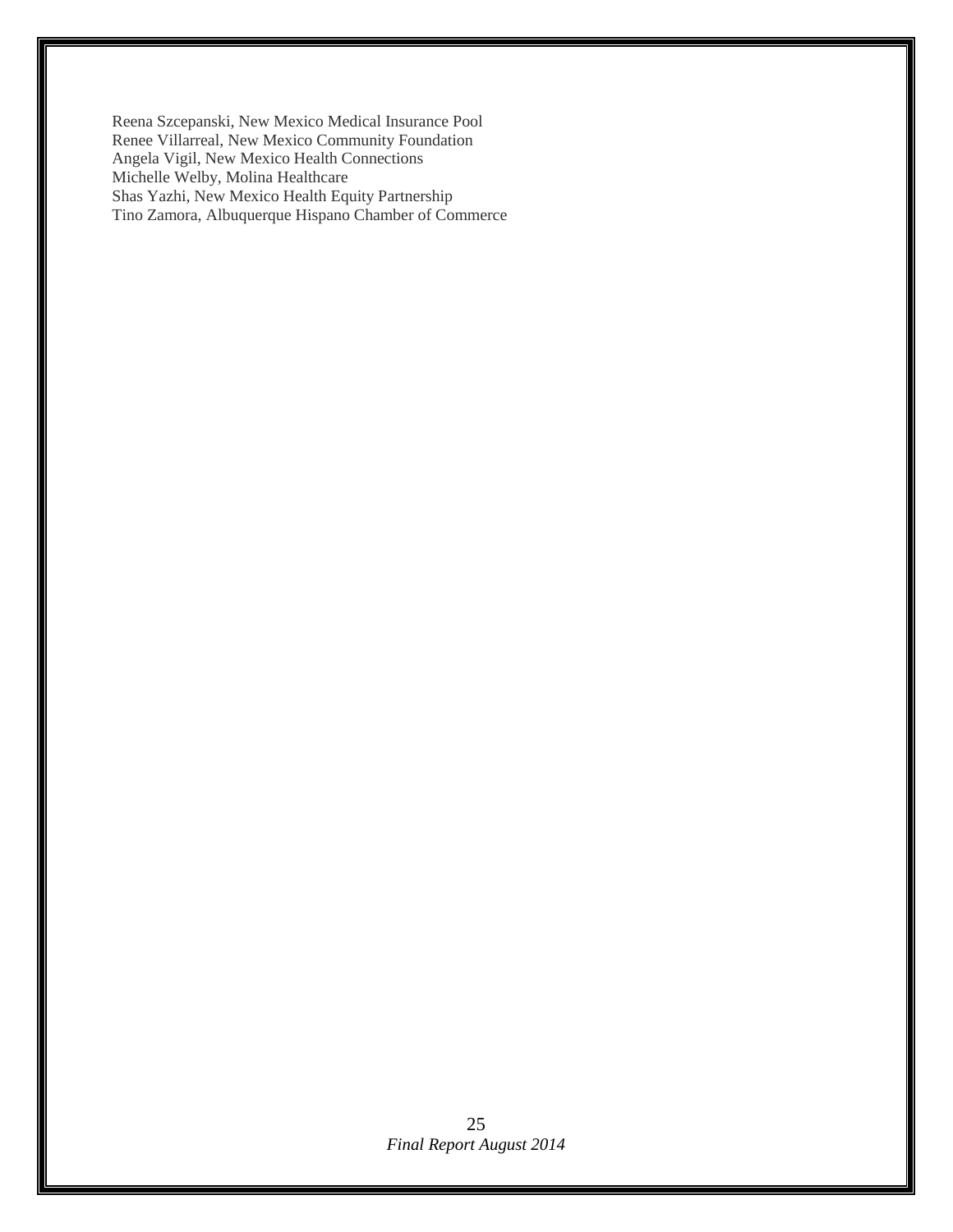

| ♦ Percent of State Population Under 200% of Poverty Served by Health Centers28% |
|---------------------------------------------------------------------------------|
| ♦ Percent of State's Medicaid Beneficiaries Served by Health Centers 19%        |
| .28%                                                                            |
| ♦ Percent of Health Centers located in Rural areas<br>.80%                      |

| *2012 Data                          | State<br>Population | <b>National</b><br>Average | <b>Health Center</b><br>Population |
|-------------------------------------|---------------------|----------------------------|------------------------------------|
| <b>Percent Medicaid</b>             | 21%                 | 16%                        | 28%                                |
| <b>Percent Uninsured</b>            | 21%                 | 15%                        | 42%                                |
| Percent at or Under 100% of Poverty | 27%                 | 20%                        | 73%                                |
| Percent Under 200% of Poverty       | 47%                 | 40%                        | 95%                                |

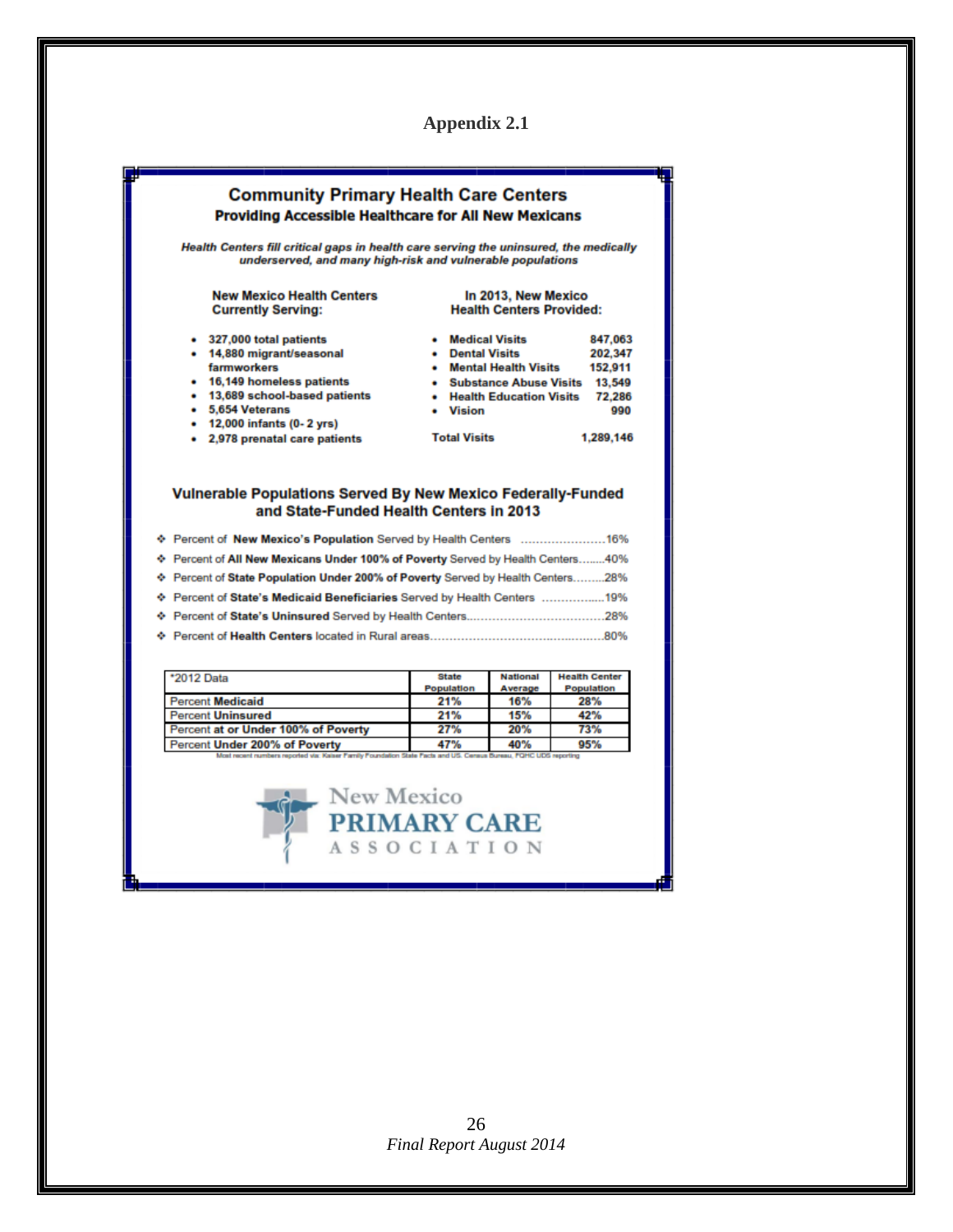With strong federal and state support New Mexico's primary care safety net served 327,000 (nearly 1 in 6) New Mexicans in 2013. Over 160 Medical, dental, and school-based clinics provided over 1.2 million medical, dental, mental health and substance abuse visits. The clinics served 40% of all New Mexicans under 100% of the federal poverty and 135,000, or one in three, of New Mexico's uninsured.

The primary care safety net was fortunate to receive level state support for the 2014-15 state fiscal year as legislators and the Governor recognized that New Mexico's safety net will have to expand capacity if newly acquired health care coverage is to translate into access to quality comprehensive care. As health reform came to the state and the nation in 2014, primary care organizations recommitted to their mission of providing access to primary care for all New Mexicans.

The top challenge facing these organizations are retaining and recruiting clinical providers in an extremely competitive national marketplace. Organizations have reported increases of 15-25% in the salary expectations of physician and dentist recruits and up to 50% increases for Nurse Practitioners and Physician Assistants. A second but equally daunting challenge is maintaining financial viability. Implementation of electronic health records and efforts to develop and attain Patient Centered Medical Home accreditation have been expensive and up to this point have resulted in lower clinician productivity while not generating any offsetting revenues. At the same time many newly insured health insurance exchange patients have high medical deductibles and significant co-pays. Primary care clinics believe payment reform, particularly for primary care services is essential to insure access to the newly insured and remaining uninsured.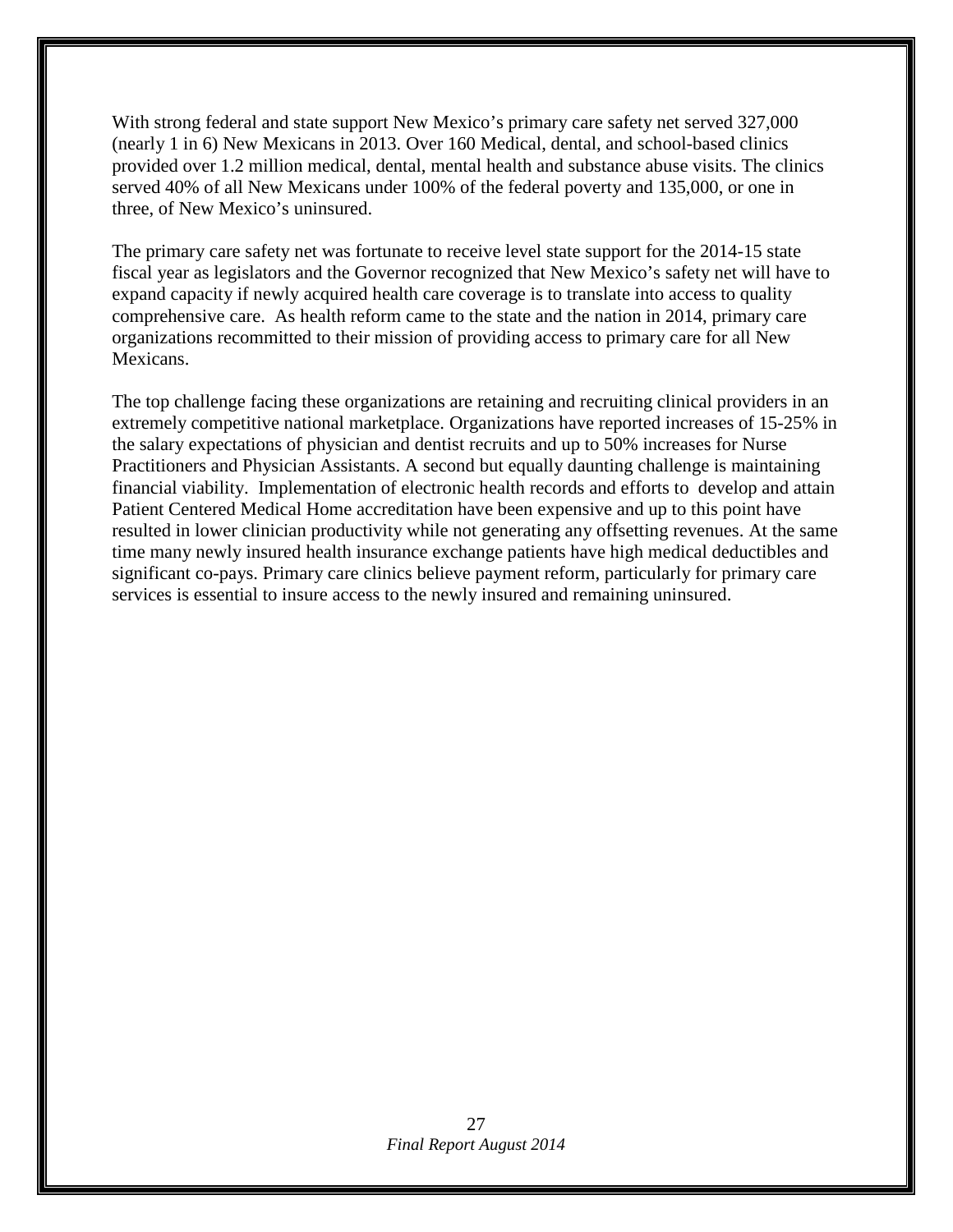

Over 1.2 Million Visits Annually to over 320,000 of New Mexico's Most Vulnerable.



*Final Report August 2014* 28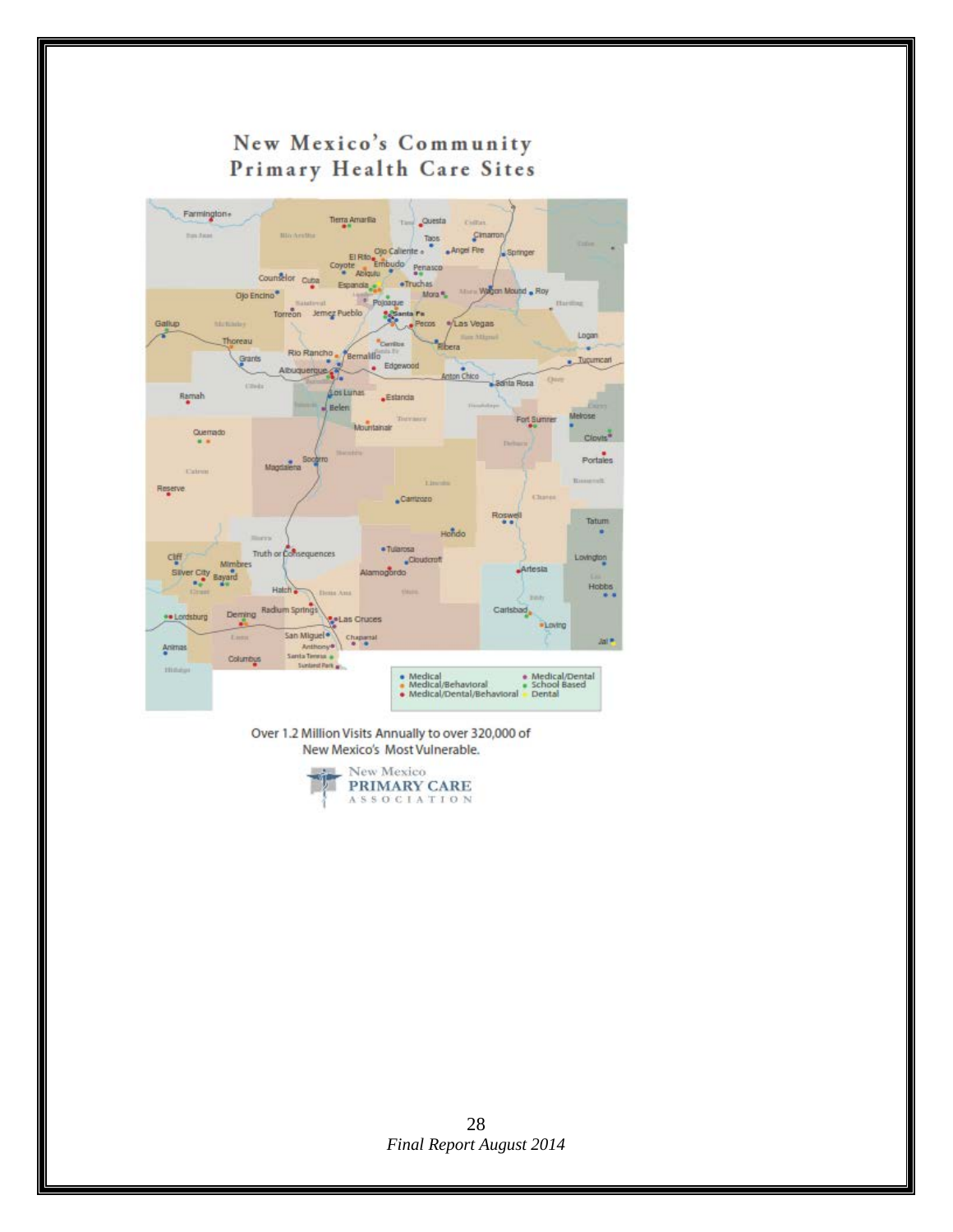# **List of Centers by County**

**BERNALILLO COUNTY** 

Albuquerque Health Care For the Homeless-ABQ First Choice Community Health Care-ABQ First Nation's Community HealthSource-ABQ **CATRON COUNTY** Presbyterian Medical Services-Reserve, Quemado **CHAVES COUNTY** La Casa Family Health-Roswell **CIBOLA COUNTY** Pine Hill Health Center- Ramah Presbyterian Medical Services- Grants **COLFAX COUNTY** S. Central Colfax Special Hospital District-Angel Fire, Cimarron El Centro Family Health Centers- Springer **CURRY COUNTY** La Casa Family Health- Clovis, Melrose DE BACA COUNTY De Baca Family Health Center- Fort Sumner **DONA ANA COUNTY** Ben Archer Health Center- Dona Ana, Hatch, Radium Springs La Clinica De Familia- Anthony, Chaparral, Las Cruces, San Miguel, Santa Teresa, Sunland Park **EDDY COUNTY** Presbyterian Medical Services- Artesia, Carlsbasd, Loving **GRANT COUNTY** Hidalgo Medical Services- Bayard, Cliff, Mimbres, Silver City **GUADALUPE COUNTY** El Centro Family Health Centers- Anton Chico \*\*Guadalupe County Clinic- Santa Rosa HARDING COUNTY EL Centro Family Health Centers- Roy **HIDALGO COUNTY** Hidalgo Medical Services-Animas, Lordsburg **LEA COUNTY** Jal Clinic-Jal \*\*Nor-Lea Hospital District-Hobbs, Lovington, Tatum, Presbyterian Medical Services-Hobbs LINCOLN COUNTY "Carrizozo Health Center- Carrizozo La Casa Family Health-Hondo LUNA COUNTY Ben Archer Health Center- Columbus, Deming Presbyterian Medical Services- Deming MCKINLEY COUNTY Presbyterian Medical Services-Gallup, Ojo Encino, Thoreau

**MORA COUNTY** El Centro Family Health Centers- Wagon Mound Mora Valley Community Health Services- Mora **OTERO COUNTY** Ben Archer Health Center- Alamogordo Presbyterian Medical Services- Chapparal, Cloudcroft, Tularosa **QUAY COUNTY** Presbyterian Medical Services-Tucumcari "Village of Logan- Logan **RIO ARRIBA COUNTY** El Centro Family Health Centers- Coyote, Embudo, Espanola, Truchas La Clinica del Pueblo de Rio Arriba-Tierra Amarilla Las Clinicas Del Norte-Abiquiu, El Rito Presbyterian Medical Services- Espanola ROOSEVELT COUNTY La Casa Family Health- Portales SAN JUAN COUNTY Presbyterian Medical Services- Farmington SAN MIGUEL COUNTY El Centro Family Health Centers- Las Vegas, Ribera, San Miguel Pecos Valley Medical Services- Pecos SANDOVAL COUNTY El Pueblo Health Services- Bernalillo Presbyterian Medical Services- Cuba, Counselor, Jemez Valley, Rio Rancho, Torreon SANTA FE COUNTY First Choice Community Health-Edgewood La Familia Medical Services- Santa Fe Las Clinicas Del Norte- Pojoaque Presbyterian Medical Services- Cerillos, Santa Fe \*\*\* Sangre De Cristo Community Health Partnership \*\* Women's Health Services- Santa Fe SIERRA COUNTY Ben Archer Health Center-Truth or Consequences **SOCORRO COUNTY** Presbyterian Medical Services-Magdalena, Socorro **TAOS COUNTY** El Centro Family Health Center- Penasco, Taos Las Clinicas Del Norte- Ojo Caliente Presbyterian Medical Services-Questa TORRANCE COUNTY Presbyterian Medical Services- Estancia, Mountainair **VALENCIA COUNTY** First Choice Community Healthcare-Belen, Los Lunas \*\* Non member, \*\*\* Health Center Partner/Member

*Final Report August 2014* 29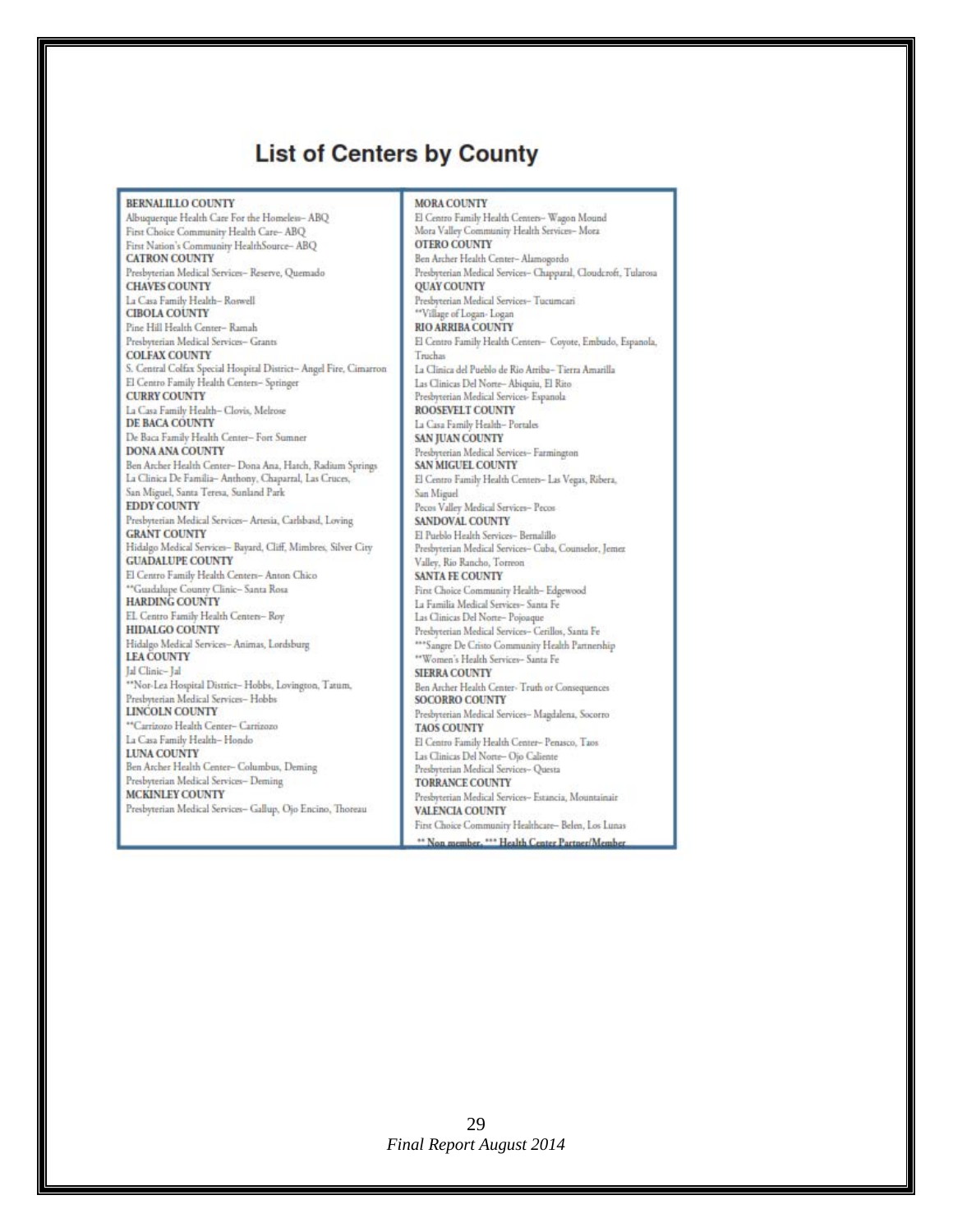## **Attachment 3**



**Meeting Summary**

## **Enrollment and Outreach Work Group**

**June 3, 2014**

#### **Attendees:**

Roxane Spruce Bly, Native American Professional Parent Resources Shannon Groves, Blue Cross and Blue Shield of NM Robin Hunn, Santa Fe Project Access Beth Landon, New Mexico Hospital Association Katelyn Quiroz, New Mexico Association of Counties Debbie Rochford, New Mexico Primary Care Association Reena Szczepanski, New Mexico Medical Insurance Pool

#### **Discussion and Recommendations:**

NMHIX should partner with Walgreens (their motto is also "Be Well"). Walgreens has a box on their checkout cardswipe that asks if the consumer wants to know more about health insurance options. However when this was tested recently the Walgreen employee knew nothing about health insurance in New Mexico. Recommend that NMHIX work with Walgreens to see if when a consumer inputs their phone number that it will go to NMHIX. Recommend having postcards available at Walgreens for employees to give to consumers. Recommend similar partnership with CVS, Walmart, and grocery stores. Blue Cross Blue Shield will provide contact information for Walgreens and Walmart.

NMHIX should partner with companies/brokers selling auto insurance; this can help reinforce the mandatory requirement for health insurance.

NMHIX should partner with MVD Express to have kiosks or other mechanisms for accessing NMHIX at MVD Express locations.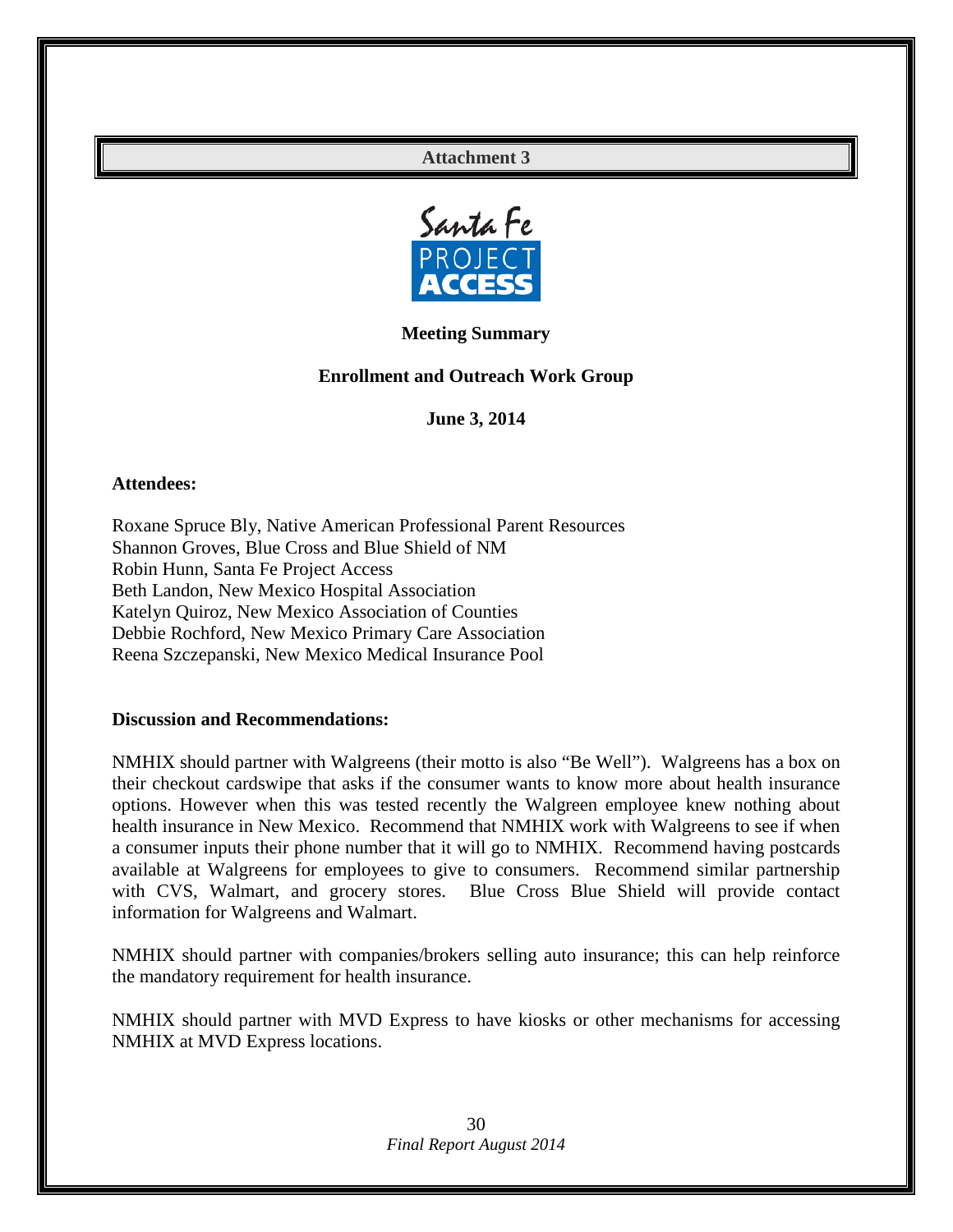The new system NMPCA is developing for referrals/appointments with outward facing website capabilities should be very broadly shared with as many public and private organizations as possible, including retail. The web button/link should use bold graphics and easy to understand information.

It is effective to have the ability to make appointments by phone when "roaming" places where there is a lot of consumers, e.g. malls, other large events.

NMHIX should develop toolkits for wide distribution, including with employers that don't plan to offer insurance so that employees can know their options, and for distribution through cities and counties to the general public. These toolkits should have much more information than the general brochures developed by BVK.

The multiple websites are confusing (BewellNM, NMHIX, healthcare.gov). NMHIX should have a single website.

Penalties should be highlighted in future messaging.

The Department of Workforce Solutions should be contacted about a mailing insert regarding COBRA deadline of July 1.

Any new RFIs for outreach and education should not fund stand alone NMHIX events as they have not produced significant participation or good results in terms of enrollment. Outreach and education should be innovative and use approaches that reach large numbers of individuals in systematic ways rather than through events.

NMHIX should explore using the "spitfire strategies" for social messaging. [http://www.smartchart.org/content/smart\\_chart\\_3\\_0.pdf](http://www.smartchart.org/content/smart_chart_3_0.pdf) <http://www.spitfirestrategies.com/tools/>

TV ads and other marketing should utilize real New Mexicans with testimonials with actual experiences with NMHIX, not actors. The health plans have done extensive testing and have found that real New Mexicans are far more effective throughout the state. TV ads should showcase both "success" stories with having health insurance as well as stories that illustrate the negative consequences of not having health insurance.

For Young Invincibles, NMHIX should use Pandora, You Tube, Spotify, etc. for reaching this audience. More text strategies should be used for the younger population. Young Invincibles do not listen to the radio much. NMHIX should research what was done in the states with highest take-up by Young Invincibles.

Some consumers are embarrassed/stigmatized by not having health insurance; mechanisms are needed to deal with this issue.

There should be a local point person in each county to coordinate outreach & enrollment efforts.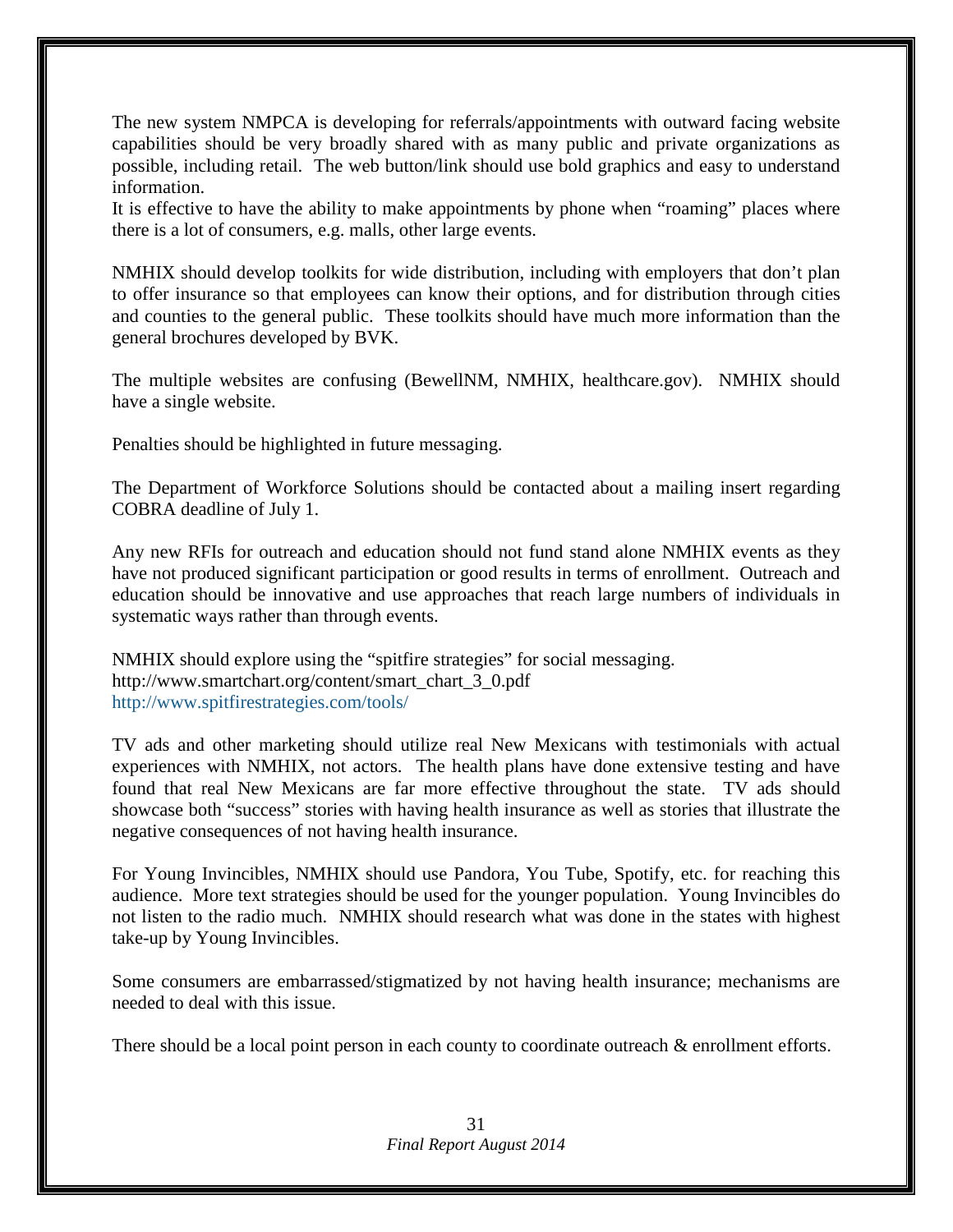Local templates should be developed for each county for community-based work on all strategies, e.g. retail, public agencies, cities, counties, etc., to ensure that every county of the state is flooded with information.

NMHIX should work with large employers (e.g. Home Depot) and the Department of Workforce Solutions to see if a mailing can be done to every new part-time hire to let them know about coverage options.

New Mexico Association of Counties should develop a database of all mailing lists that counties use to see what might be useful for NMHIX information. Explore idea of sending out inserts in November property tax statements.

NMHIX should explore whether there may be options for QHPs to directly enroll consumers perhaps through a partnership with NMPCA.

Information should be provided to consumers on "What do you do now that you have health insurance?". Blue Cross and Blue Shield has extensive tools, many of which are unbranded.

The provider community should be more open to new patients; patients frequently feel unwelcome at provider offices.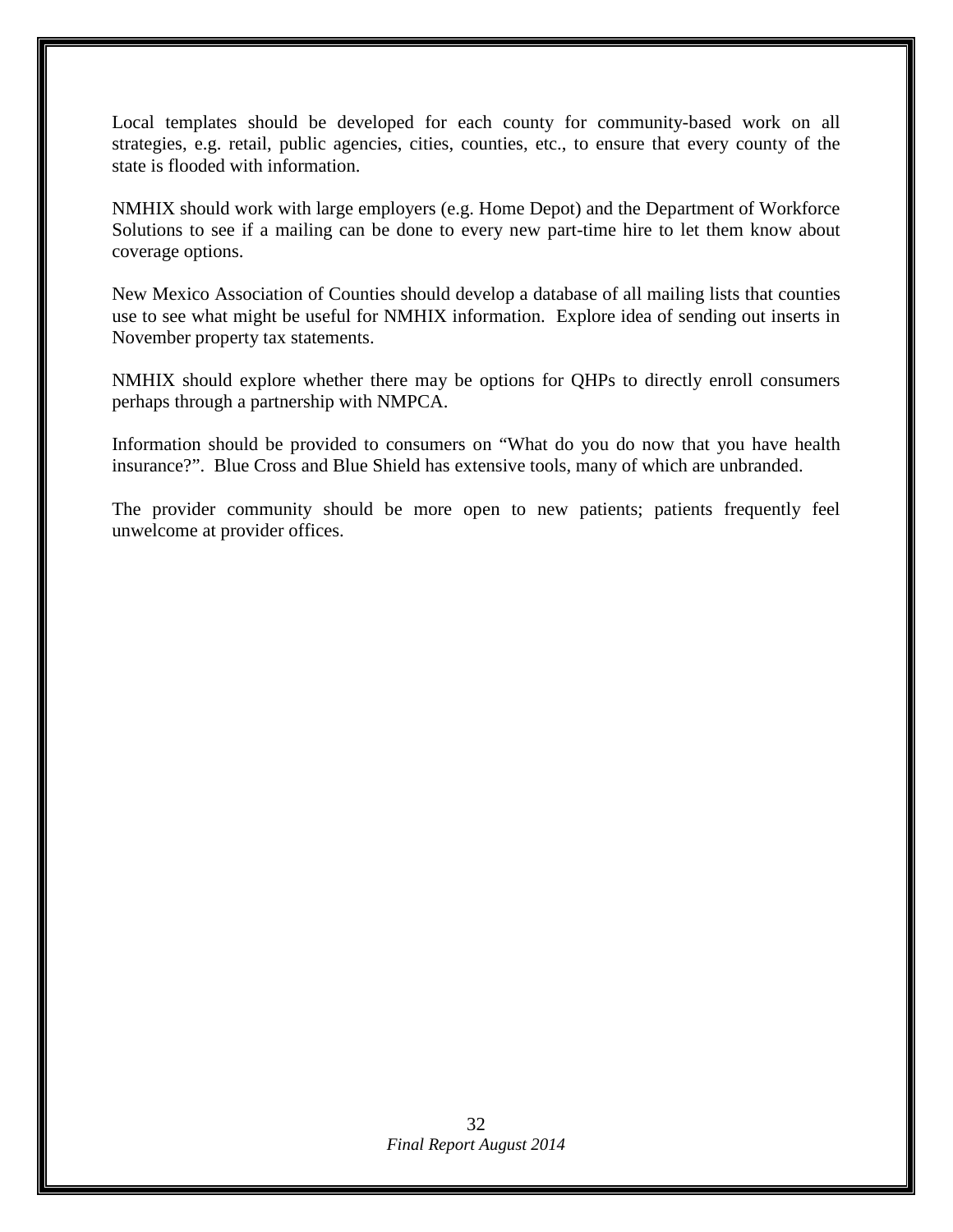## **Attachment 4**



#### **Retention Work Group**

**Meeting Summary**

#### **June 3, 2014**

**Attendees:**

Jeff Dye, New Mexico Hospital Association Robin Hunn, Santa Fe Project Access Ken Reid, New Mexico Intertribal Community Services Council Michelle Welby, Molina Health Care Tino Zamora, Albuquerque Hispano Chamber of Commerce Revea Gonzales, Albuquerque Hispano Chamber of Commerce and Health Care Guide

#### **Discussion and Recommendations:**

Retention will be a significant issue and should receive as much attention in marketing strategies as enrollment. PSA's with messages such as "Keep your health insurance benefits", "If you already have health coverage, make sure you keep it", etc. should be developed. Recommend generic messaging on retention that will apply to both Medicaid and NMHIX.

Retention messaging should also be developed for SHOP.

Regarding Medicaid retention, a request should be made to HSD on whether there is sufficient capacity at ISD offices for ongoing required twelve-month recertifications given the large new volume of enrollments in Medicaid expansion. There may be ways to do more enrollments in the field with partners like NMPCA thereby freeing up ISD staff for recertifications. If there is a gap in recertification, it can cause significant problems with health plans and providers due to lack of continuity of care. During gap periods providers may be unsure of where to send claims. It would be useful to have data on the extent of gaps in coverage due to recertification logistics.

Providers and Health Care Guides can be helpful in reminding consumers to recertify. Hospitals and clinics could ask patients every time they check in for a service to make sure to recertify. Private physicians could be helpful and perhaps GAMA and NMMS can help get the word out to physicians. Pharmacies could also be helpful in reminding patients.

> *Final Report August 2014* 33